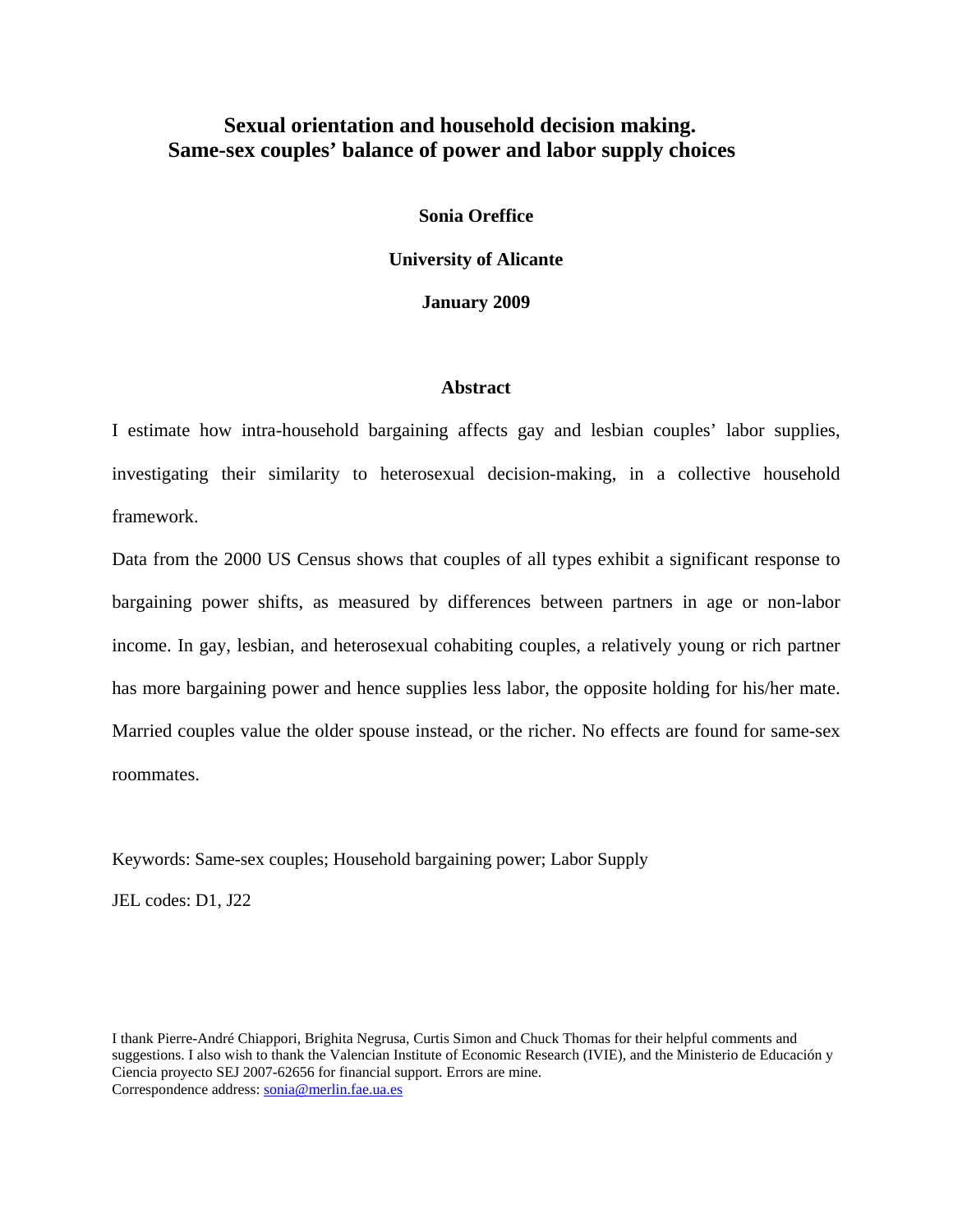### **I. Introduction**

This paper examines the labor supply choices of gay and lesbian couples, to explore the role of intra-household bargaining power in same-sex household decision making. A large body of theoretical and empirical literature models and shows that the intra-household distribution of power influences heterosexual households' outcomes (Chiappori, Fortin, Lacroix, 2002, Browning, Bourguignon, Chiappori, Lechene, 1994, Browning, Chiappori, 1998, Lundberg and Pollak, 1996, Grossbard-Shechtman, 1993). In particular, the collective household behavior model predicts that household members make Pareto-efficient decisions according to their respective bargaining power positions, which in turn depend on outside opportunities and social and legal factors, such as members' relative share of non-labor income, their age differences, and abortion and divorce laws (Browning et al., 1994, Chiappori et al., 2002, Oreffice, 2007, Thomas, 1990).

However, all this literature is centered on heterosexual families, while nowadays there is an important legal and cultural movement toward the legalization of same-sex marriages as couples with the same rights and status as heterosexuals, e.g. the California's Supreme Court ruling legalizing same-sex marriages, and the New York governor providing legal status to samesex marriages performed elsewhere (May 2008). These recent social changes, along with the sizable presence of homosexual partnerships throughout the country, prompt the compelling question of whether the household economics developed around heterosexual families directly applies to gay and lesbian family behavior, and how similarly to heterosexual couples.

I analyze same-sex couples' labor supplies as a household decision, testing their response to intra-household bargaining power, and their consistency with the collective household labor supply behavior predicted for heterosexual couples. In particular, I focus on how gay and lesbian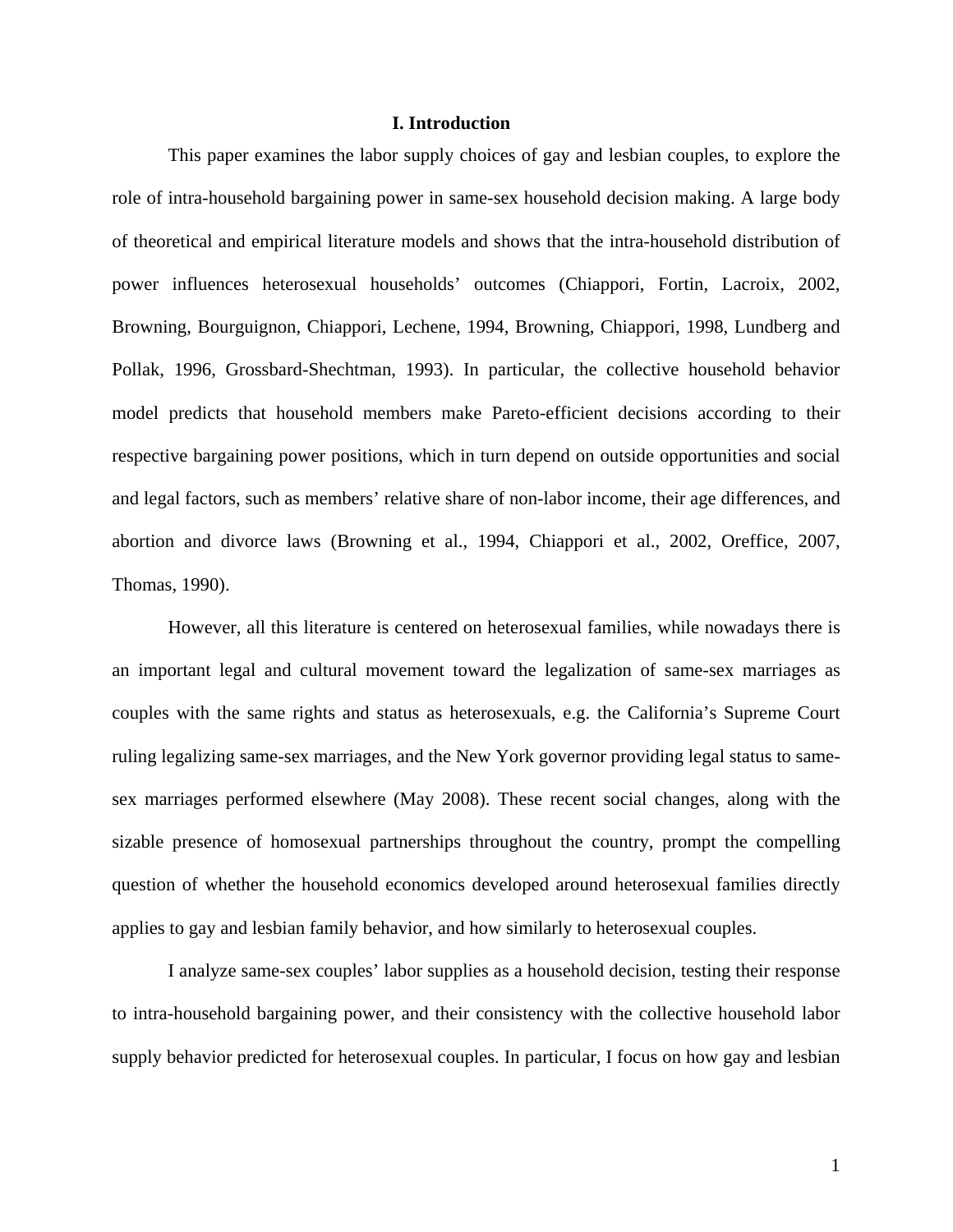households' balance of power and labor supplies are responsive to differences in age and nonlabor income between partners.

Economic studies of same-sex couples present both similarities and differences with heterosexual households. Black, Sanders, Taylor (2007) assume that families' preferences do not systematically differ by sexual orientation. They instead emphasize the differences in biological constraints, affecting homosexuals' fertility, location, household specialization and human capital choices. The similarities in family preferences is also found by Jepsen and Jepsen (2002), in terms of positive assortative mating for non-labor and labor market traits across all types of couples, even though to a smaller extent for same-sex couples. Becker (1991) highlights the disparities between homosexual unions and heterosexual marriages due to the lack of difference in comparative advantage between partners and to the presence of complementarities, stating that same-sex households are less efficient than heterosexual ones. Jepsen and Jepsen (2006) and Tebaldi and Elmslie (2006) directly link sexual orientation to same-sex partners' labor supply. However, the former study considers labor supply an *exogenous* variable. The latter analyzes the determinants of individual labor supply of same-sex partners, but each partner's labor supply decision is assumed to depend only on his/her own characteristics, completely disregarding the influence of the other partner, and the household dimension of labor supply decisions. Finally, there is evidence in the literature of persistent wage disparities among gay, lesbian and heterosexual workers, with lesbians earning significantly more than heterosexual women, and gay men earning significantly less than heterosexual men (e.g. Allegretto and Arthur, 2001, Black, Makar, Sanders, Taylor, 2003, Blandford, 2003, Jepsen, 2007).

However, none of these studies examines the labor supply choices of same-sex couples as a *household endogenous* decision. I test whether same-sex couples make efficient labor supply

2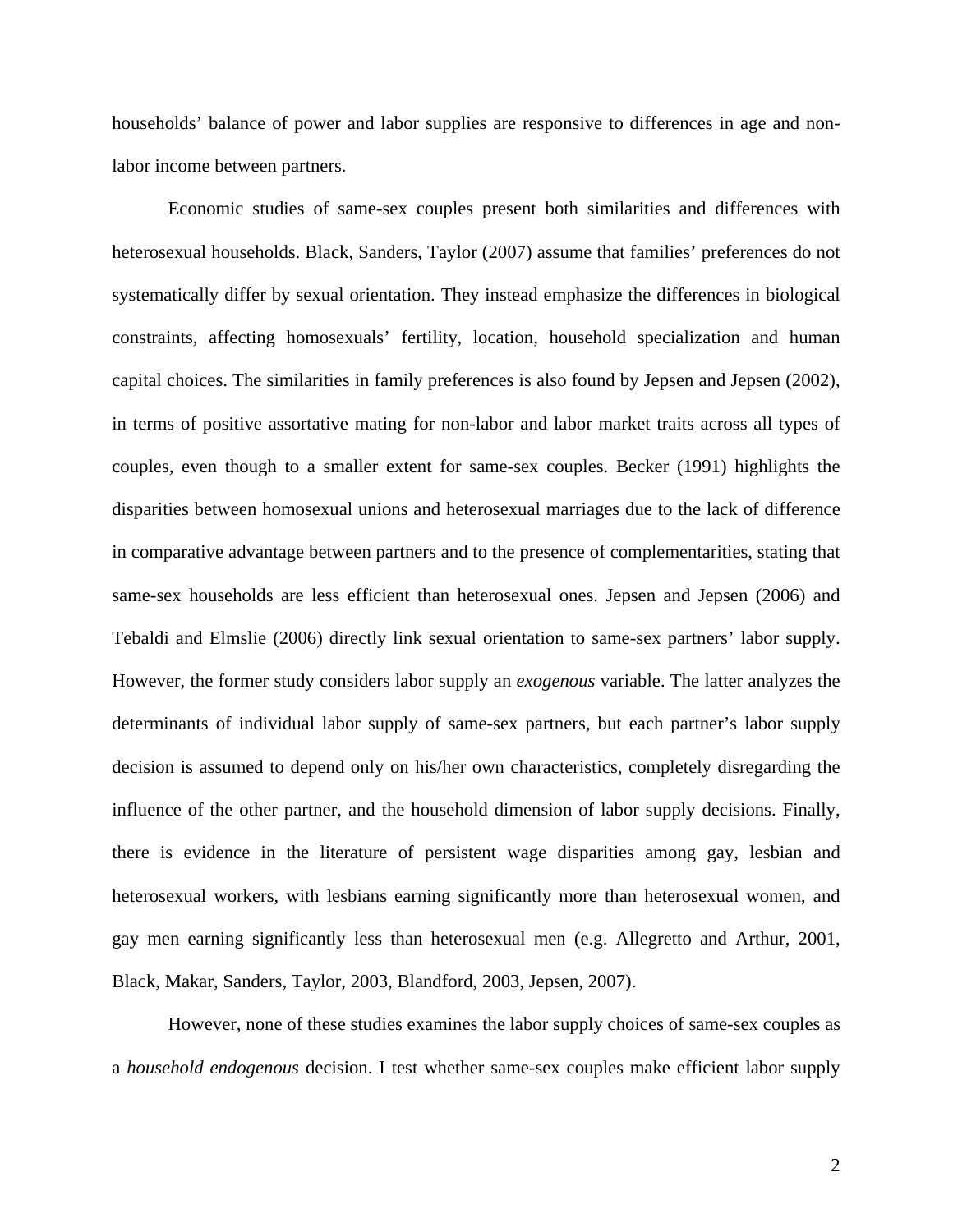choices influenced by partners' bargaining power, as it is found to be the case for heterosexual households, and investigate possible differences in these effects across lesbian, gay, heterosexual cohabiting and married couples. Pairs of same-sex male and female roommates are used as comparison group. Black et al. (2007) and Jepsen and Jepsen (2002) suggest that family preferences do not depend on sexual orientation, I want to check whether the intra-household decision process and bargaining power as well do not vary with sexual orientation.

I focus on the differences in age and non-labor income ownership between partners, as indicators of intra-household bargaining power. The distribution of these traits within a couple, which captures each partner's outside opportunities, is considered to affect the household members' bargaining position and to have a significant impact on household choices, such as labor supply, clothing expenditure and children's health (Browning et al., 1994, Schultz, 1990, Thomas, 1990, Grossbard-Shechtman, 1993). Psychologists as well report that the partner with greater financial resources has greater power, also in same-sex couples (Caldwell and Peplau, 1984, Patterson, 2000). When a partner has a relatively better trait (relatively richer or younger/older), the distribution of gains from the relationship would shift in his/her favor, generating opposite income effects on the partners. Consequently, the partner with a more favorable bargaining position would decrease his/her labor supply, while his/her mate would increase his/hers (Browning et al. 1994, Chiappori et al., 2002). I also test restrictions on these partners' labor supply responses,, which are predicted by the collective household labor supply model, and compute the sharing rule partners use to divide their household non-labor resources, highlighting the role of the age and non-labor income differences in determining the income transfers within households. This evidence would strengthen the consistency and interpretation of my findings, since it is very unlikely to hold unless the bargaining power explanation and the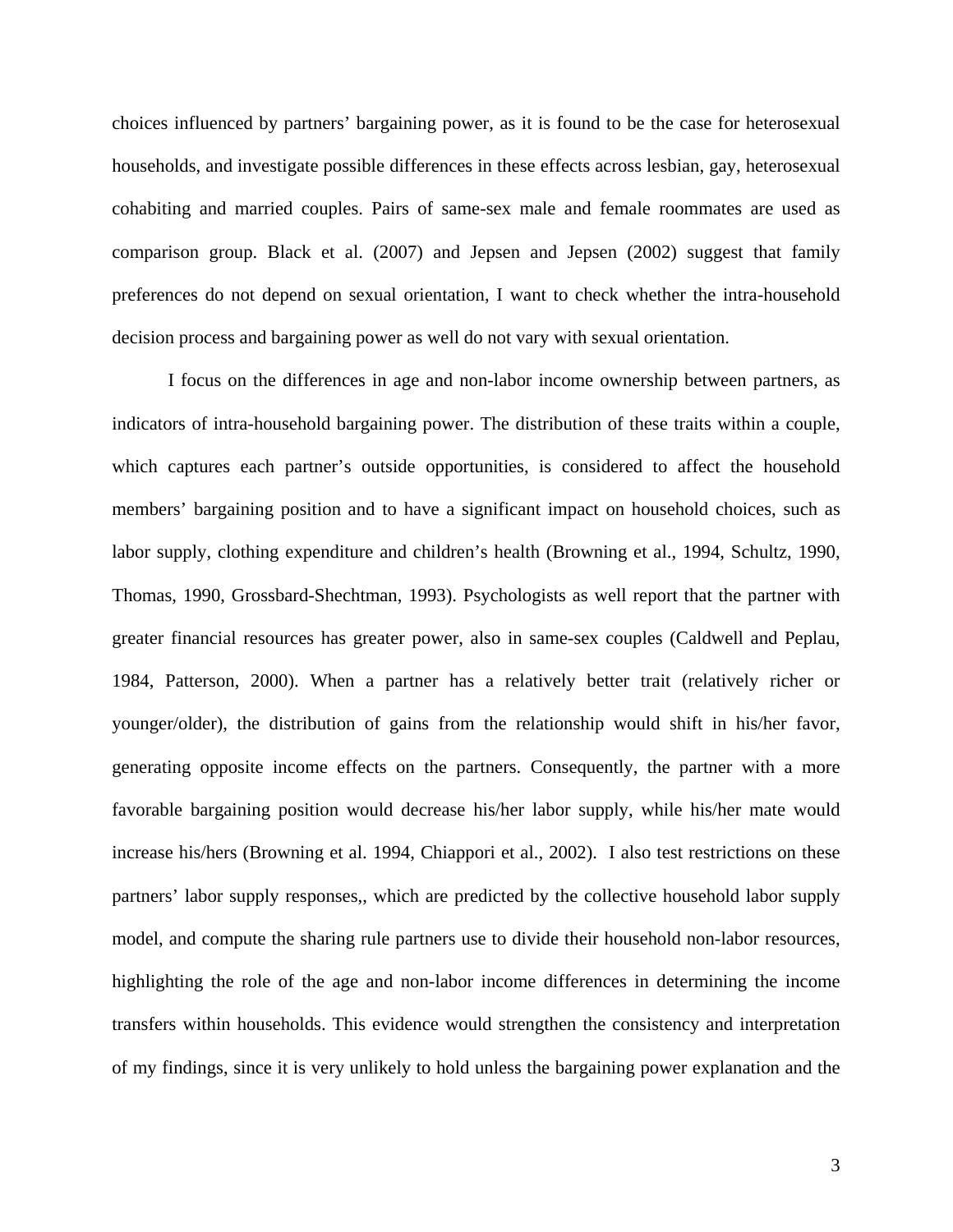collective household approach are correct for same-sex couples as well, rejecting the unitary model prediction that bargaining power forces are irrelevant to intra-household decisions.

 I use Census data for the year 2000, the five-percent sample of the Public Use Microdata Set (PUMS), which provides the most recent largest sample of gay and lesbian partners and their detailed demographic, labor and income information, along with standard samples of heterosexual individuals. These data allow to identify only members of same-sex couples but not single gays or lesbians. This limitation represents a lesser concern here, because my analysis applies to couples. My identification strategy consists of estimating the effects of intra-household age and non-labor income differences on both partners' labor supplies, and comparing changes in their labor supplies cross-sectionally among gay, lesbian, heterosexual couples and roommates.

My empirical analysis reveals that a relatively lower age (higher non-labor income) significantly reduces the younger (richer) partner's labor supply, while it significantly increases the labor supply of his/her relatively poorer (older) mate, controlling for both partners' wages, education and other individual and household characteristics. Results are similar for gay, lesbian and heterosexual cohabiting couples alike, while married (heterosexual) couples display more bargaining power for the older spouse, and somewhat smaller labor supply effects. Consistently with the intra-household bargaining interpretation, same-sex pairs of roommates do not show any significant impact. In particular, in same-sex couples I find that being 5 years younger than your lesbian partner reduces your labor supply by around 23 annual hours, while it increases your mate's labor supply by about 35 annual hours, the figures being 23 and 37, respectively, for gay couples. Owning five thousand dollars more non-labor income than your lesbian partner reduces your labor supply by around 19 annual hours, while it increases your mate's labor supply by about 47 annual hours (32 and 41 for gay partners).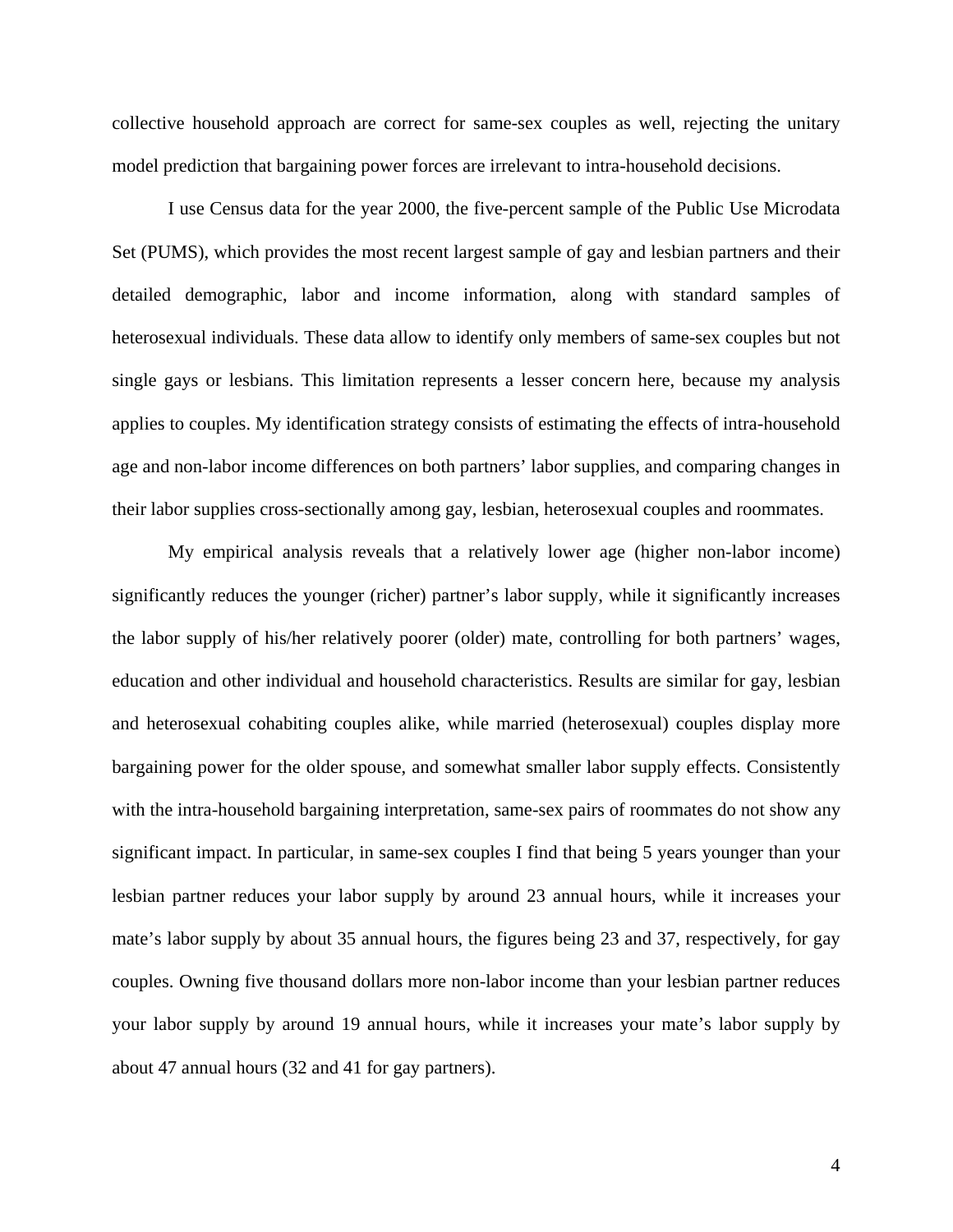These findings represent the first empirical support for gay and lesbian households' labor supplies to be affected by bargaining power forces, according to the household behavior framework predicted for heterosexual households.

 Alternative explanations such as the role of age and non-labor income on individual preferences for leisure, age and income differences as proxies for local labor market conditions and attitudes toward gays and lesbians, household labor specialization, and the misreporting of unmarried homosexual partners in the 2000 Census sample are considered. I argue that these phenomena cannot consistently explain my results, given my intra-household bargaining predictions and empirical evidence.

 The paper is organized as follows. Section 2 describes the theoretical framework. Section 3 describes the empirical specification and data. Section 4 presents the empirical results. Section 5 considers alternative explanations for the findings. Section 6 concludes the paper.

### **II. Theoretical Framework**

I apply the collective household labor supply model with distribution factors, developed by Chiappori et. al. (2002), to same-sex couples<sup>1</sup>. A household is composed of two decision makers, head and partner, each having a distinct utility function on consumption and leisure. Households are assumed to make Pareto-efficient decisions about each member's leisure and consumption. Preferences are egoistic, in that one mate's utility does not depend on the other's consumption or leisure, although the model can be extended to allow for caring preferences and also public goods. Let h<sup>*i*</sup> and C<sup>*i*</sup> for  $i = h$ , p denote member *i*'s labor supply and consumption of a private composite good (whose price is normalized to unity). The utility function of member *i*

 1 I also consider heterosexual couples in my empirical analysis.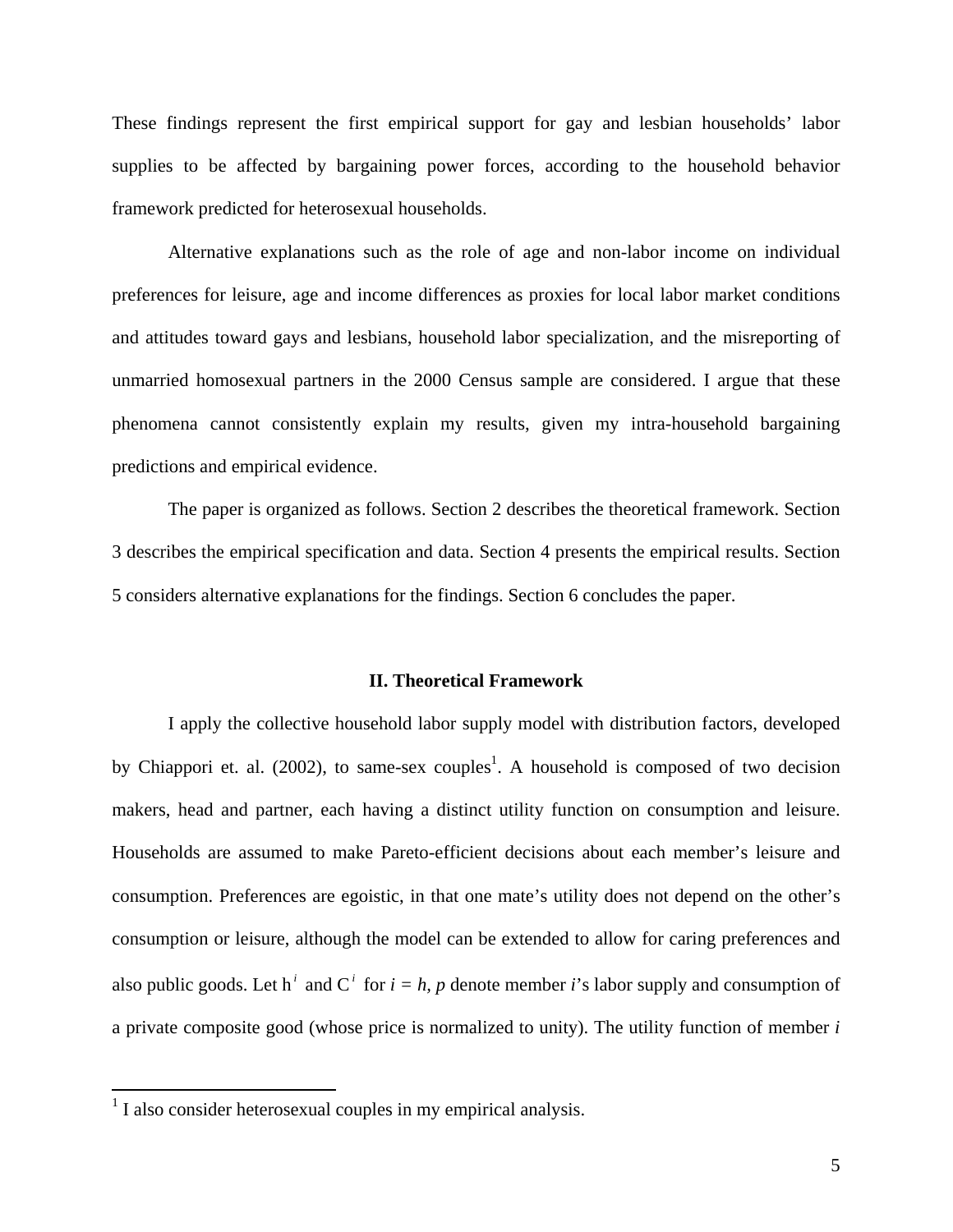is  $U^{i}(1 - h^{i}, C^{i}, z)$ , where *U* is strictly quasi-concave, increasing, and continuously differentiable for  $i = h$ , p, and z represents preference parameters, such as education of the two mates. Let *y* denote household non-labor income and  $w_i$  the wage rate of mate *i*. Finally, let  $s_1$  and  $s_2$  denote two *distribution factors*, variables that affect the intra-household decision process, but not individual preferences or the joint consumption set. The two bargaining power factors considered in this analysis are the differences between mates in non-labor income and age. For simplicity, I abstract from the non-pecuniary benefits of companionship. I follow convention and assume that the utility from companionship is additive; in particular, it does not influence the trade-off between leisure and consumption.

The optimal allocations of labor supply of each mate are determined by the following program:

$$
\max\nolimits_{h^h, C^h} U^h (1 - h^h, C^h, z)
$$

subject to

$$
C^h \leq \varphi(w_h, w_p, y, s_1, s_2, z) + w_h h^h
$$

The partner faces a symmetric problem,  $\varphi(w_h, w_p, y, s_1, s_2, z)$  representing the head's share of non-labor income *y*, and the partner receiving *y*  $-\varphi(w_h, w_p, y, s_1, s_2, z)$ . This sharing rule  $\varphi(w_h, w_p, y, s_1, s_2, z)$  with which mates divide their non-labor household resources is Paretooptimally chosen by the couple and depends on the balance of bargaining power. In particular, the stronger the head's bargaining power, the higher his/her share of non-labor income and the lower his/her partner's. The sharing rule  $\varphi(w_h, w_n, y, s_1, s_2, z)$  is a function of prices (here normalized to unity), mates' wages, household non-labor income, distribution factors (here the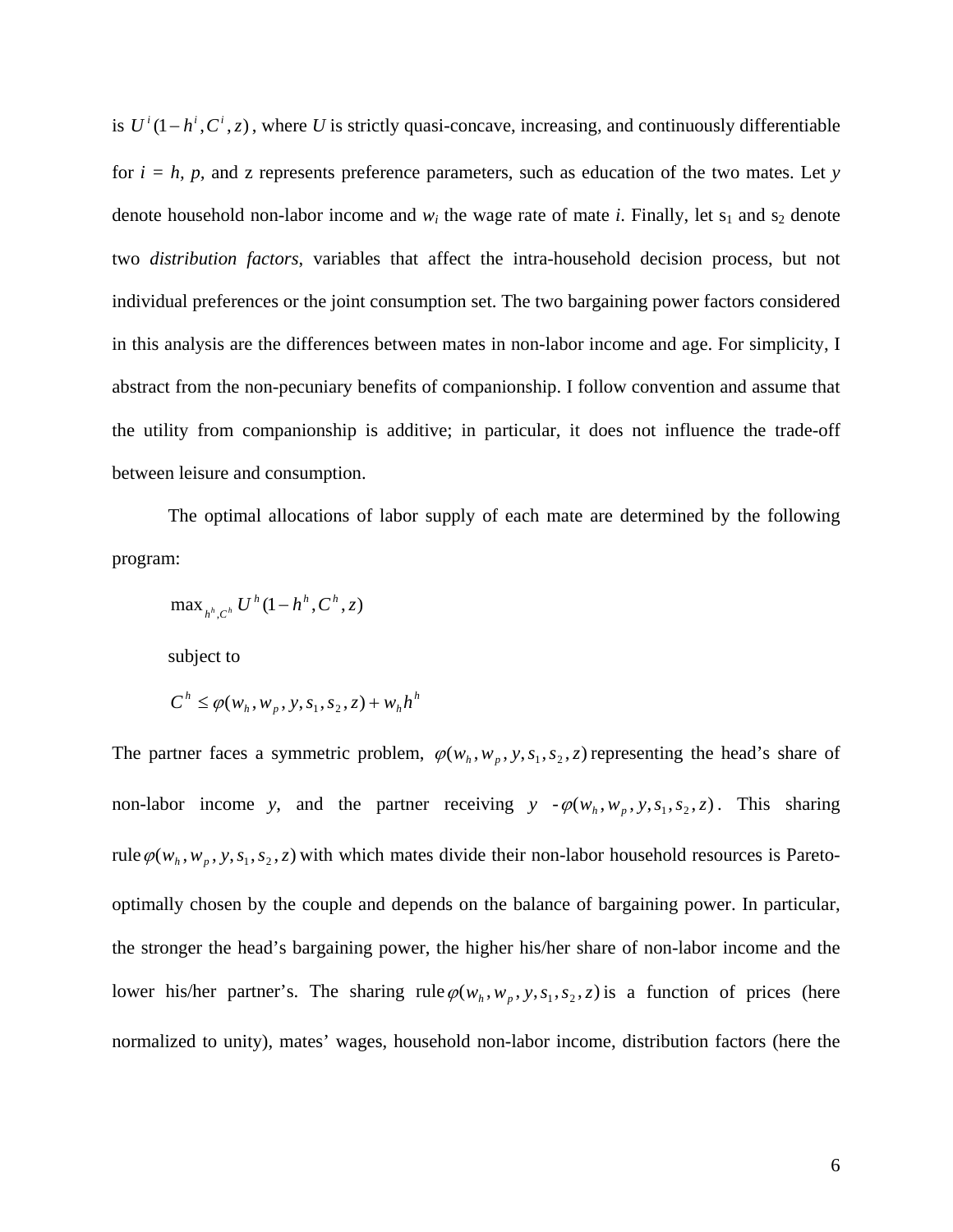non-labor income gap and age  $\text{gap}^2$ , and other observable characteristics z (preference parameters).

Solving these maximization problems yields the following equilibrium labor supply functions of the two mates:

$$
h^{h} = h^{h}[w_{h}, \varphi(w_{h}, w_{p}, y, s_{1}, s_{2}, z), z]
$$
  

$$
h^{p} = h^{p}[w_{p}, y - \varphi(w_{h}, w_{p}, y, s_{1}, s_{2}, z), z].
$$

The derivatives of each labor supply function with respect to the second arguments are unambiguously negative, reflecting a pure income effect. Hence, factors that strengthen the head's bargaining power reduce the labor supplied by the head and increase the labor supplied by the partner, ceteris paribus, in particular controlling for own wage and the couples' total nonlabor income *y*. I investigate whether same-sex couples respond to such factors in the direction predicted by the theory, by testing their impact on these couples' labor supplies, and comparing it to the corresponding effects on heterosexual cohabiting and married couples. Pairs of same-sex roommates are also considered, as control group. Roommates share the mere cohabiting aspects of couples, but do not constitute a household or couple, so that their relationship does not involve intra-household bargaining and household decision making. Therefore, their labor supplies should not be affected by the bargaining power shifts illustrated above, and the collective household model predictions should not hold in their case.

<sup>&</sup>lt;sup>2</sup> The sex ratio, divorce laws, abortion legalization, alimony, and child benefits laws, are other examples of distribution factors that have been studied in the literature on heterosexual households (Chiappori et al, 2002, Lundberg and Pollak, 1996, Oreffice, 2007).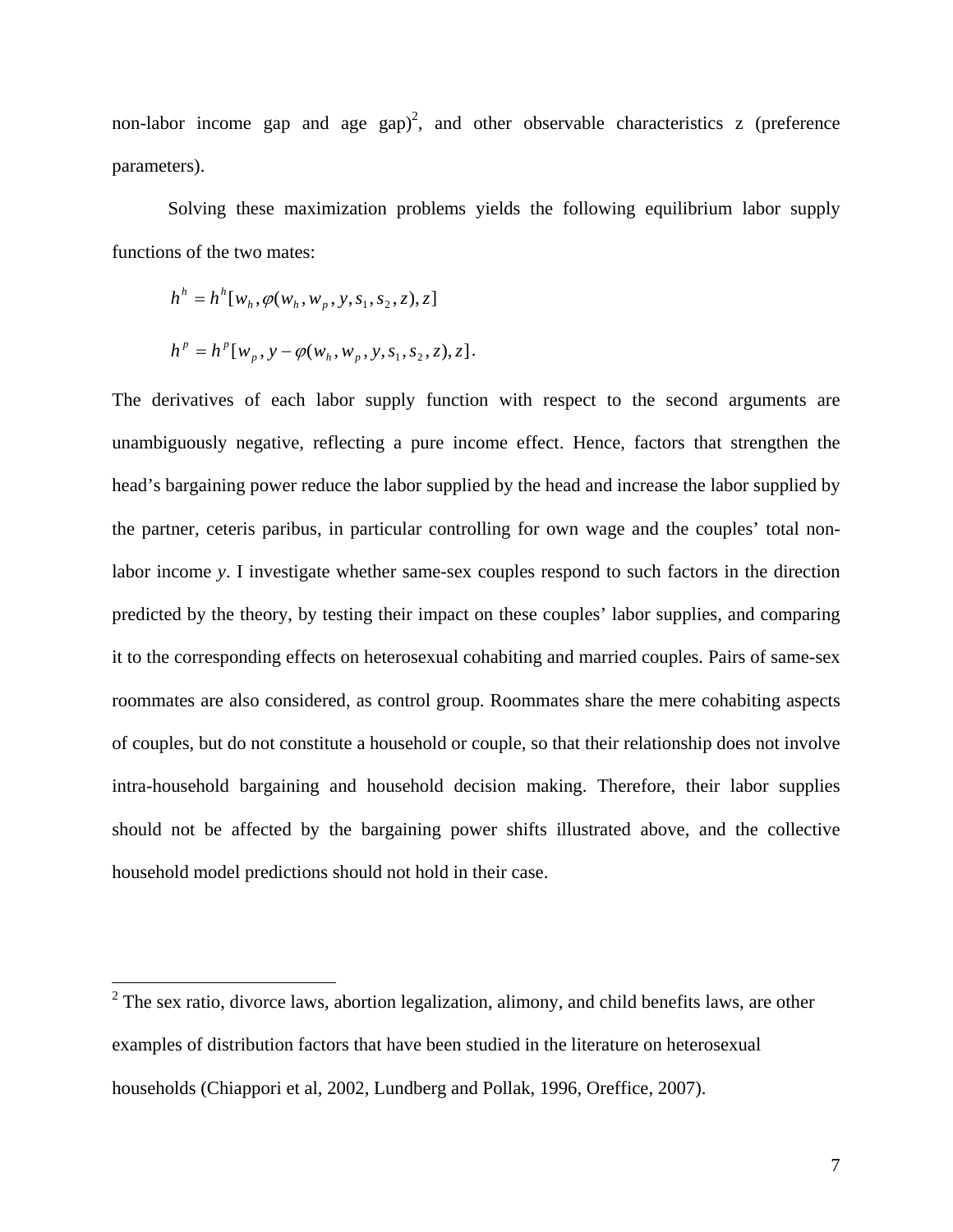This theoretical framework imposes further restrictions on the partners' labor supplies and on the parameters of the sharing rule, which I test in my empirical analysis. First, the labor supply response to the two distribution factors should be proportional across partners<sup>3</sup>, i.e.:

$$
\frac{\partial h^{h}/\partial s_{1}}{\partial h^{h}/\partial s_{2}} = \frac{\partial h^{p}/\partial s_{1}}{\partial h^{p}/\partial s_{2}}
$$

Second, the sharing rule can be recovered up to an additive function  $k(z)$  and the partial derivatives of the sharing rule with respect to its arguments are given by<sup>4</sup>:

$$
\varphi_{y} = \frac{\frac{h_{s_1}^p}{h_{y}^p}}{\frac{h_{s_1}^p}{h_{y}^p} - \frac{h_{s_1}^h}{h_{y}^h}}; \quad \varphi_{w_h} = \frac{\frac{h_{w_h}^p}{h_{y}^p} \cdot \frac{h_{s_1}^h}{h_{y}^h}}{\frac{h_{s_1}^p}{h_{y}^p} - \frac{h_{s_1}^h}{h_{y}^h}}; \quad \varphi_{w_p} = \frac{\frac{h_{w_p}^h}{h_{y}^p} \cdot \frac{h_{s_1}^p}{h_{y}^p}}{\frac{h_{s_1}^p}{h_{y}^p} - \frac{h_{s_1}^h}{h_{y}^h}}; \quad \varphi_{s_i} = \frac{\frac{h_{s_i}^h}{h_{y}^h} \cdot \frac{h_{s_j}^p}{h_{y}^p}}{\frac{h_{s_i}^p}{h_{y}^p} - \frac{h_{s_1}^h}{h_{y}^h}} \quad \forall j = 1, 2
$$

All these predictions are very unlikely to be fulfilled unless my bargaining power explanation and the collective household approach are correct and applicable to same-sex couples as well. They would show that distribution factors have sizable effects on same-sex households' decisions, and would reject the unitary model prediction that bargaining power forces are irrelevant to intra-household decisions. In particular, a significant impact of the non-labor income difference on partners' labor supplies represents a rejection of the income pooling hypothesis, which has been empirically rejected for heterosexual households (Browning et al., 1994, Schultz, 1990, Thomas, 1990).

where  $h_j^i$  is the partial derivative of hours worked of member *i* with respect to the variable *j*.

<sup>&</sup>lt;sup>3</sup> Propositions 1 and 3 in Chiappori et al. (2002).

<sup>&</sup>lt;sup>4</sup> Proposition 3 in Chiappori et al.(2002). These conditions hold provided that  $h_y^h \cdot h_y^p \neq 0$  $h_y^h \cdot h_y^p \neq 0$ ,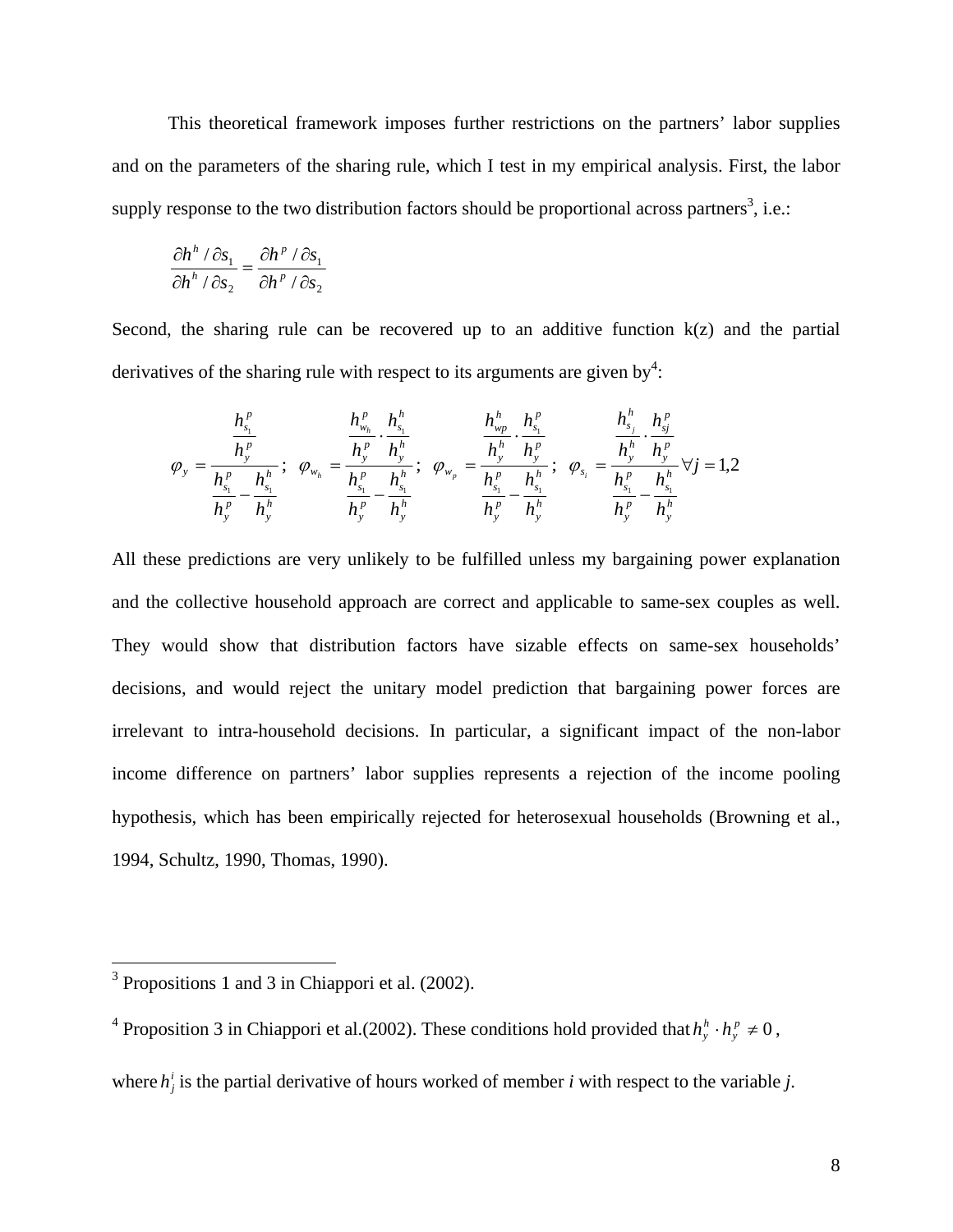### **III. Empirical Specification and Data**

### **III.I Identification Strategy**

My main sample consists of gay and lesbian couples with both partners between 18 and 65 years of age. I also consider heterosexual cohabiting and married men and women, and roommates, all in the same age bracket. Moreover, all individuals in my samples are not in school, not in the military, and not in a farm household. A couple consists of the head of the household and his/her unmarried partner, spouse or roommate. I include intact couples only if both the head and the mate are actually present, while I exclude households where there are multiple mates, or more than two adults.

The following equations for labor supply are estimated for heads and partners, and run on each type of couples, gay, lesbian, male roommates, female roommates, heterosexual cohabiting, and married couples:

$$
h^h = \alpha_1 \ln w^h + \alpha_2 \ln w^p + \alpha_3 y + \gamma_1 y \cdot \text{diff} + \gamma_2 \text{age} \cdot \text{diff} + \delta X + \varepsilon^h
$$
  

$$
h^p = \beta_1 \ln w^h + \beta_2 \ln w^p + \beta_3 y + \lambda_1 y \cdot \text{diff} + \lambda_2 \text{age} \cdot \text{diff} + \psi X + \varepsilon^p
$$

y\_diff and age\_diff are the two bargaining power factors under consideration. The former is defined as the head's total non-labor income in dollars minus the partner's total non-labor income in dollars, while the latter as the head's age in years minus the partner's age in years (for heterosexual couples, it is the male mate/spouse's trait minus the female mate/spouse's trait<sup>5</sup>).  $\overline{a}$ <sup>5</sup> Heterosexual mates are distinguished according to their gender. As customary in studies of heterosexual households, the emphasis is on the role and behavior of male members versus female members, rather than on the Census definition of head and unmarried partner/spouse, where the head is the individual who owns the housing unit or signs the rental contract, and the partner/spouse is the individual who identifies himself/herself as such.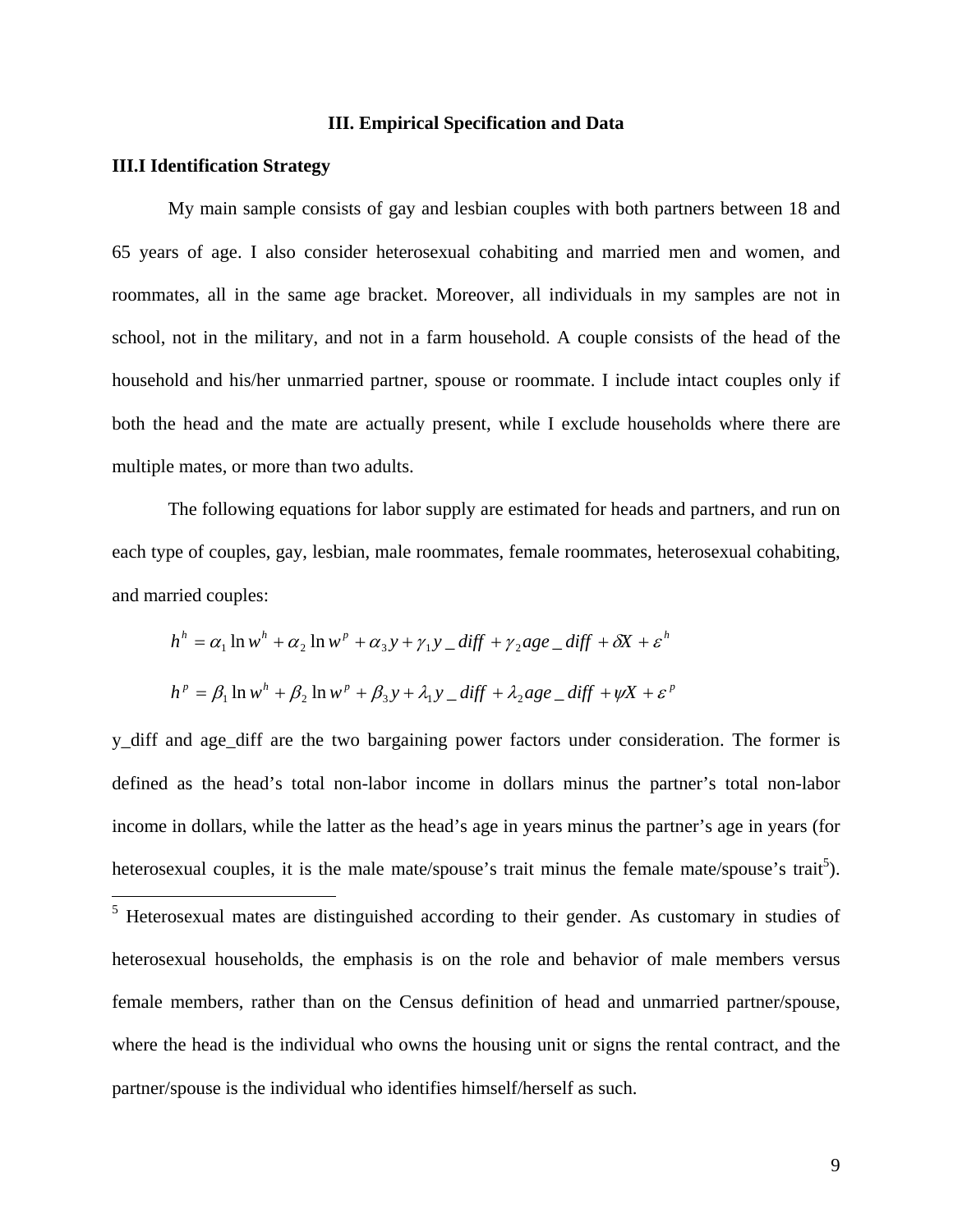Both the individual non-labor income and age variables do not have any missing values and their differences can be either positive or negative, or zero $6$ .

My identification strategy of these bargaining power effects consists of estimating  $\gamma_1$  and  $\gamma_2$  for heads, and  $\lambda_1$  and  $\lambda_2$  for partners. The impact of the non-labor income (age) difference on the labor supply of heads and partners is captured by  $\gamma_1$  and  $\lambda_1$  ( $\gamma_2$  and  $\lambda_2$ ) respectively. According to the theory, if a partner is relatively richer, or being relatively young is a favorable trait, then his/her labor supply should decline and the labor supply of his/her mate should increase. Hence,  $\gamma_1$  and  $\lambda_2$  should be negative, while  $\gamma_2$  and  $\lambda_1$  should be positive.

The other regressors are the wage rate  $w^{i}$  of each mate  $i = h$ , p, the couple's total non-labor income  $y^7$ , and a vector of covariates X. X includes education of each partner, number of each partner's own children living in the household, and only own age of mate *i*, so that the effect of

1

 $6$  The ratio of non-labor incomes and the ratio of ages were used as alternative distribution factors. However, the former is not defined for the several couples with no non-labor income, and they both introduce non-linearities in the labor supply equations. Even though the ratios yield the same pattern of bargaining power effects, the differences of non-labor incomes and ages are preferred in this analysis (as in Browning et al., 1994). The difference (ratio) in educational attainment across partners was also explored, but it did not exhibit any impact on household labor supplies, as in Browning et al. (1994).

 $<sup>7</sup>$  All wage and income variables refer to the previous year (1999). I discard individuals who are</sup> self-employed, so that wages only reflect income from wages and salaries, and non-labor income is constructed as the individual's total income minus earned income, where earned income coincides with wage income for non-self employed.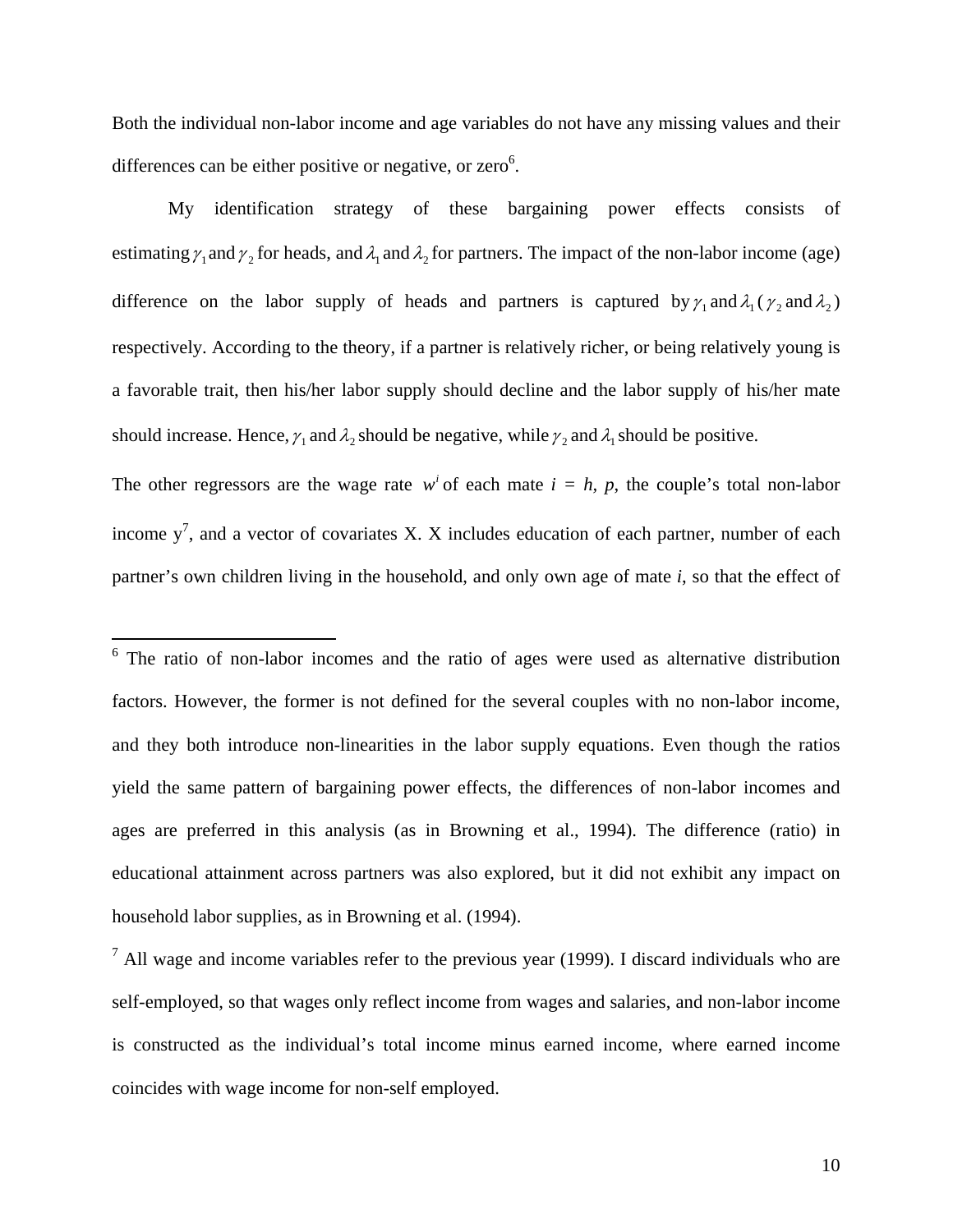age\_diff can be identified. A dummy variable for being black rather than white is also included at the household level, since I drop the few interracial unions present in my samples, and my main specifications focus on black or white couples<sup>8</sup>. X also includes state fixed effects, which should capture the different labor market opportunities and social and legal attitudes toward gays and lesbians that exist across states. Alternatively, I include the state unemployment rate, the state total labor force participation and female labor force participation, to control for the level of economic activity in a state and especially for employment opportunities, and dummy variables for the presence in a state of legal provisions for homosexual couples, such as domestic partnerships and civil unions.

The dependent variable in my labor supply regressions is total annual hours worked in the previous year. Households in which either the head or the partner does not work are also included in my samples and I account for a possible selection bias toward working individuals by correcting for sample selection with Heckman  $MLE<sup>9</sup>$ . As a source of identification, I use distributional assumptions on the first step residuals alone or exclusion restrictions<sup>10</sup>. Both procedures yield similar robust results. I use predicted wages to measure the non-working mates' wages and to address the possible endogeneity of individuals' observed wages. To predict individuals' wages, I take a standard human capital approach, also implemented in the collective labor supply literature (e.g., Donni, 2007), and consider a wage equation in which wage depends

 $\overline{a}$ 

<sup>&</sup>lt;sup>8</sup> Including other races such as Asians does not alter my bargaining power estimates.

 $9<sup>9</sup>$  I only exclude household observations where neither the head nor the partner work, given that this analysis measures bargaining power changes through labor supply.

 $10$  The latter is young children only affecting the participation decision but not labor supply. Tables report estimation with identification from statistical distribution assumptions.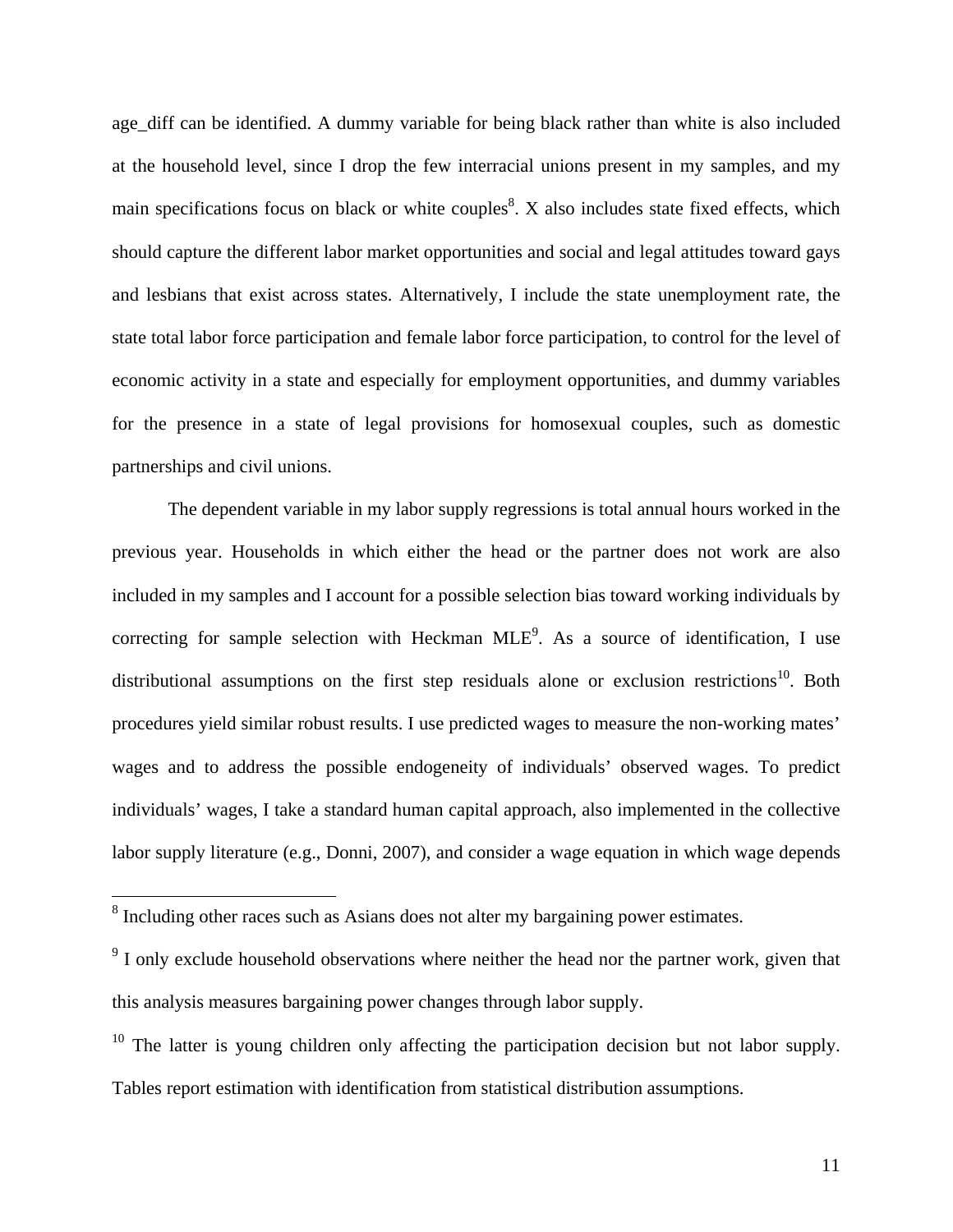on the individual's age, race, education, education squared, and cubed, but does not depend on his/her partner's characteristics. This equation is then estimated separately for participating gays, lesbians, heterosexual male cohabitants, heterosexual female cohabitants, husbands, wives, male and female roommates, in my samples, with a correction for selection bias<sup>11</sup>. The generated fitted values then replace the wage observations of the corresponding individuals in my samples<sup>12</sup>. Finally, Wald tests of overall statistical significance performed on the above labor supply regressions do not reject the validity of the framework I use.

The labor supply regressions are run using robust standard errors clustered by state, which allow for correlation of household observations within state. I alternatively clustered by metropolitan area, even though a metropolitan area has not been assigned to almost a third of the observations<sup>13</sup>. My specifications do not use a differences-in-differences estimator: heads' and partners' regressions are estimated separately, across types of couples. As such, they should not suffer from the understated standard errors highlighted by Bertrand, Duflo, and Mullainathan (2004). At any rate, clustering by state (metropolitan area) should rectify such an underestimation, if it is present.

 $\overline{a}$ 

 $11$  The participation decision depends on the number of children, dummies for age brackets, education, race and measures of local economy.

 $12$  Tables report estimation with the predicted partner/spouse's and own wages.

 $13$  The Census reports that many metropolitan areas have only been partially identified in 2000, and that "users should not assume that the identified portion of a partly-identified metropolitan area is a representative sample of the entire metropolitan area". Thus my main specifications are clustered by state.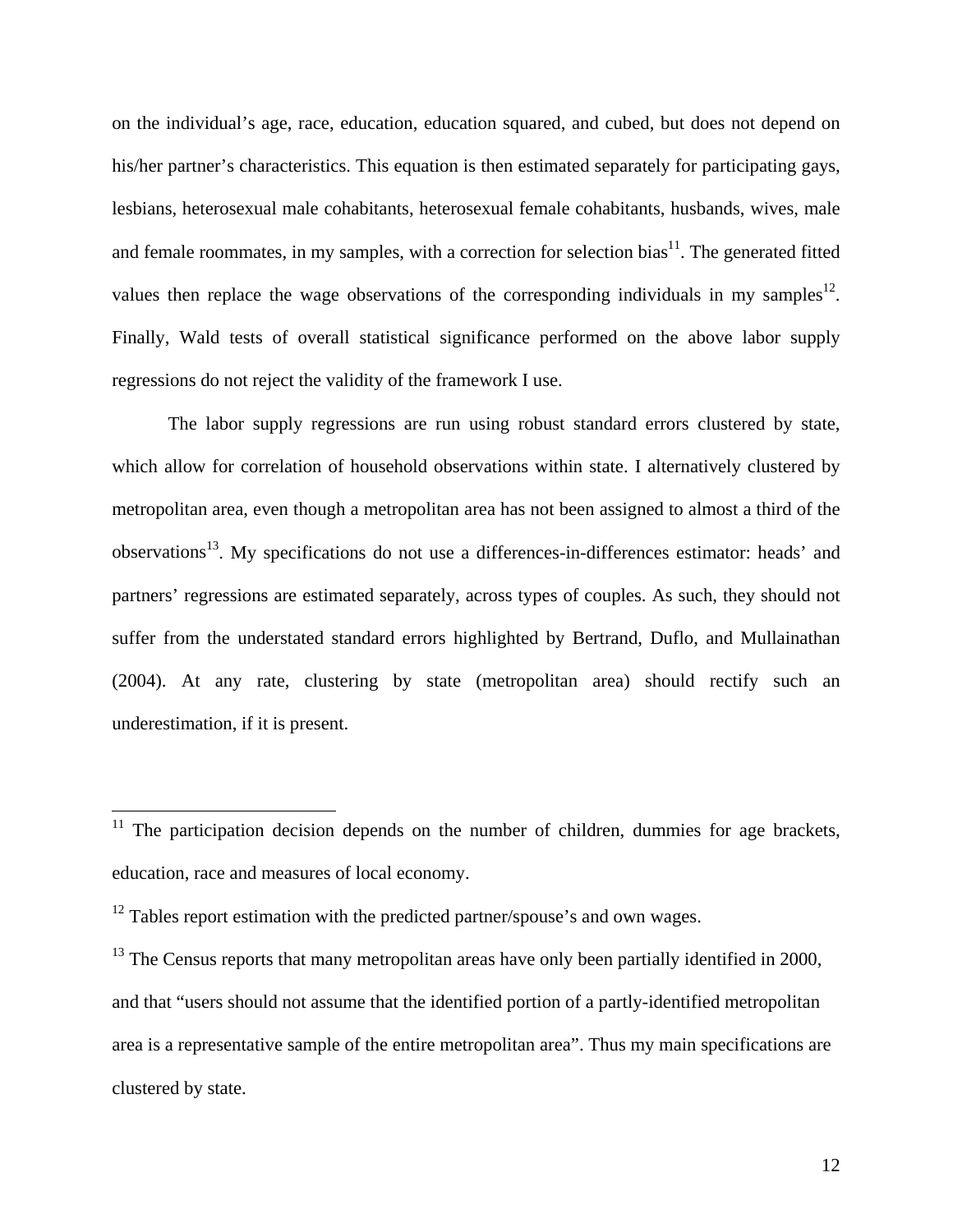### **III.II Additional Tests**

The collective labor supply framework provides additional testable restrictions on the impact of the non-labor income and age differences on mates' labor supplies, and on how the sharing rule varies with the distribution factors, non-labor income, and wages of each mate, as illustrated in Section II. Specifically, I test the following interaction among the coefficients of the partners' labor supply equations:

$$
\frac{\gamma_1}{\gamma_2} = \frac{\lambda_1}{\lambda_2},
$$

for each type of couples, lesbian, gay, and heterosexual. I also use the following conditions on their labor supply coefficients to obtain the corresponding sharing rule equation:

$$
\varphi_{y} = \frac{\alpha_{3} \cdot \lambda_{1}}{\Delta}; \ \varphi_{w_{h}} = \frac{\beta_{1} \cdot \gamma_{1}}{\Delta}; \ \varphi_{w_{p}} = \frac{\alpha_{2} \cdot \lambda_{1}}{\Delta}; \ \varphi_{s_{i}} = \frac{\gamma_{i} \cdot \lambda_{1}}{\Delta} \forall i = 1, 2
$$

where  $\Delta = \lambda_1 \alpha_3 - \gamma_1 \beta_3$  and s<sub>1</sub> and s<sub>2</sub> are the non-labor income difference and age difference, respectively. Solving the above system of differential equations yields the following sharing rule equation:

$$
\varphi = \frac{1}{\Delta} (\beta_1 \gamma_1 \ln w_h + \alpha_2 \lambda_1 \ln w_p + \alpha_3 \lambda_1 y + \gamma_1 \lambda_1 y \_diff + \gamma_2 \lambda_1 age \_diff) + k(z)
$$

identifiable up to an additive term  $k(z)$ , since  $z$  affects both the sharing rule and the preferences (Chiappori et al, 2002). All these conditions are tested and recovered through my estimation of the coefficients of the partners' labor supply equations.

### **III.III Data**

Estimation is carried out on Census data for the year 2000, specifically the five-percent sample of the Public Use Microdata Set (PUMS), which provides the most recent largest sample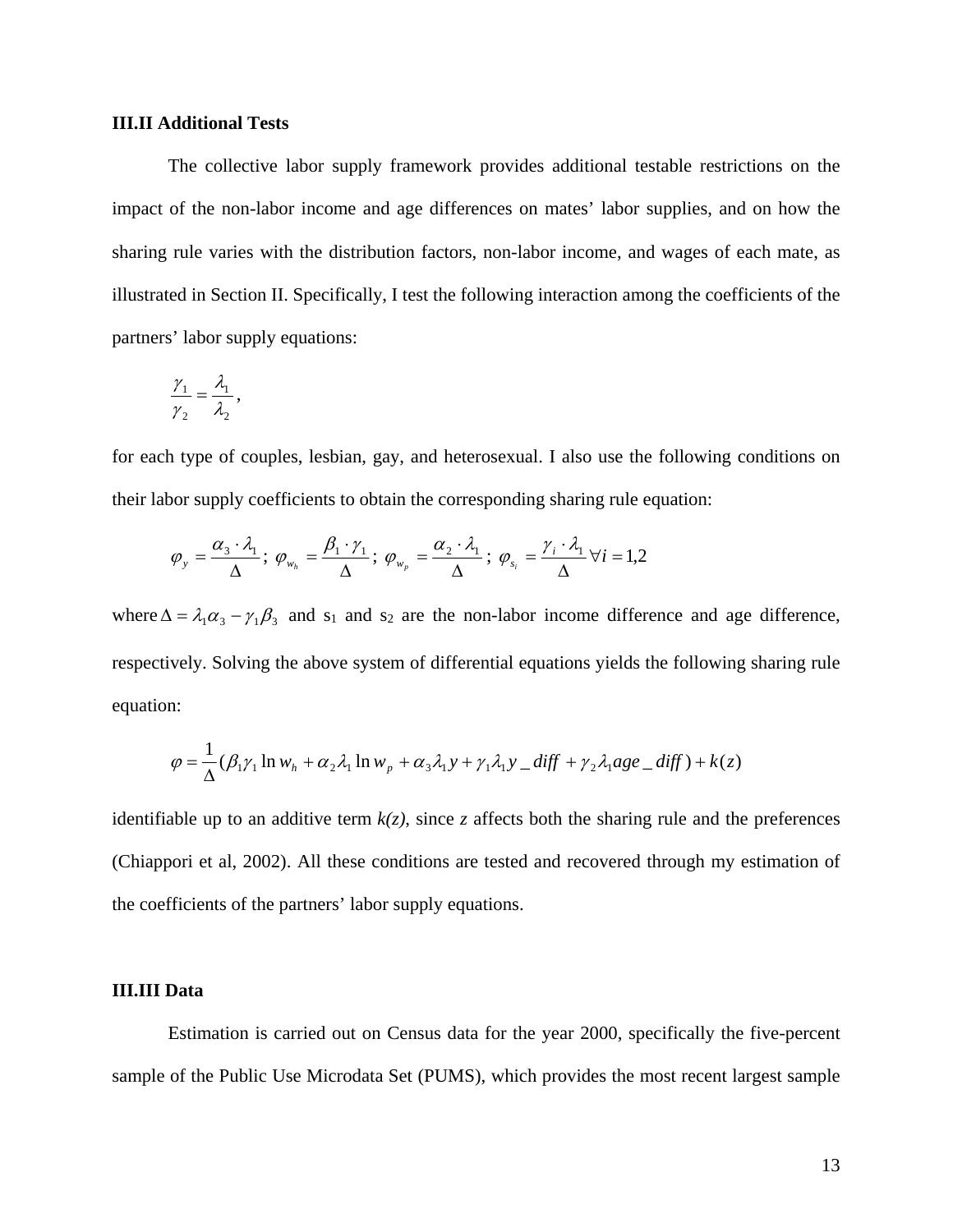of gay and lesbian partners and their detailed demographic, labor and income information, along with standard samples of heterosexual individuals. Unmarried "heads" and "unmarried partners", "heads" and "roommates", and a random sample (10 percent) of married "heads" and "spouses" were extracted from the Census. Records in these files were then matched on the household identification code "serial" to create a single observation for each couple. All individuals with imputed values for sex, marital status, and relationship to the head of the household were excluded from my samples (subsection V.IV explains the relevance of this procedure). Couples with the head and the partner sharing the same gender were then identified as same-sex couples, gay and lesbian. In the Census, gays and lesbians are identified by their cohabiting relationship, a household being recorded as a same-sex union if the "relationship to head" is specified as "unmarried partner", so that single gays or lesbians can not be recovered. This limitation represents a lesser concern here, because my analysis applies to couples. However, most economic studies on homosexuals use Census data, of 1990 or 2000. Others (e.g. Black et al., 2003, Blandford, 2003) use the General Social Survey (GSS) data, where single gays and lesbians can be identified, but the sample size is much smaller than in the Census data, and sexual orientation is inferred from self-reported sexual activity.

Individual weights are used to make the sample representative of the US population and economy. The state unemployment rate, state total labor force participation and female labor force participation are retrieved from the Bureau of Labor Statistics.

**Table 1** presents the descriptive statistics for the heads' and partners' main variables, by type of couple. In the same-sex samples, gays and lesbians on average work similar annual hours, earn a similar hourly wage, and their education and age are also comparable. However, within both gays and lesbian couples, heads work more hours than their partners, earn a higher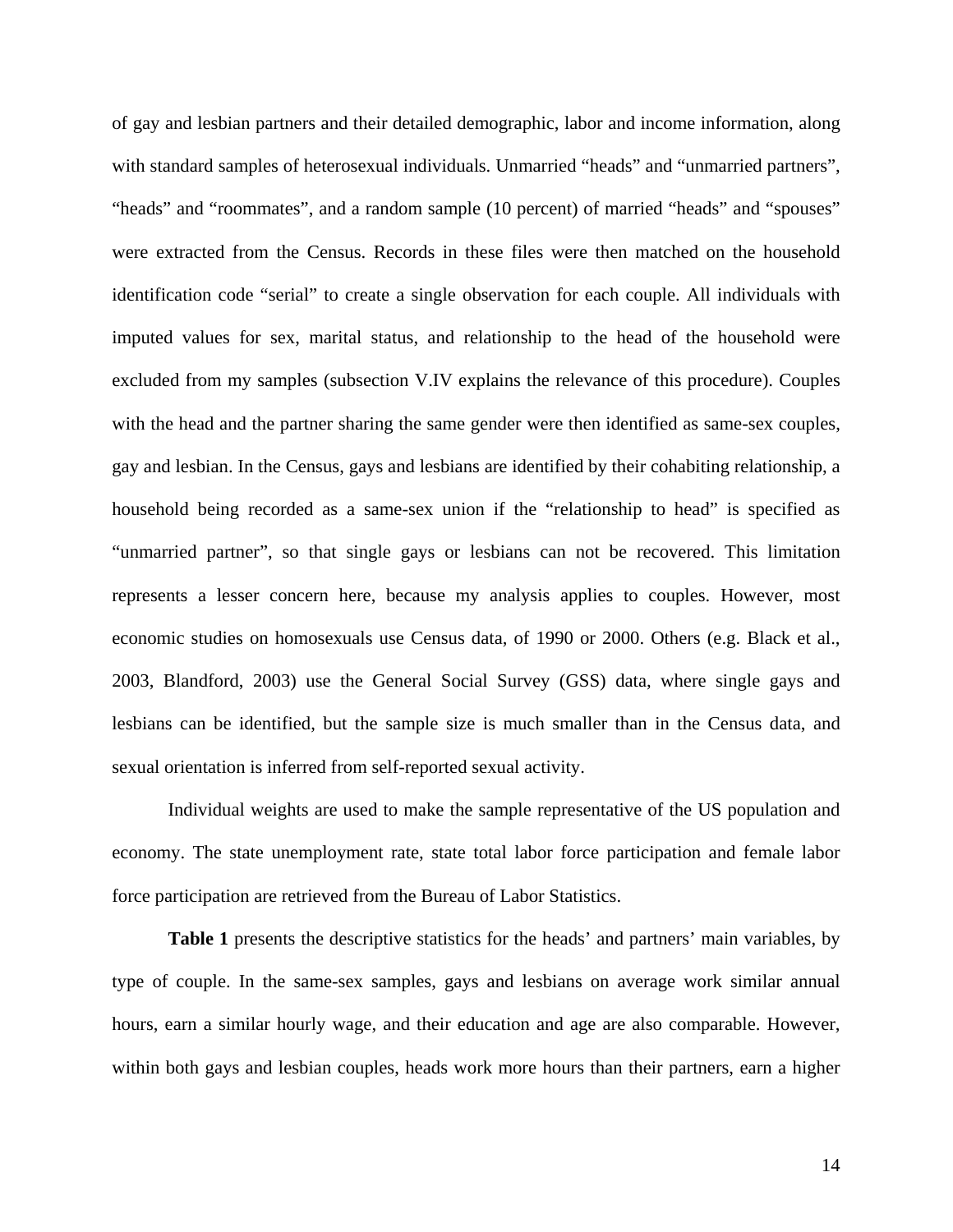wage, and are slightly more educated and older. On average, the age difference is about .83 for lesbians and 1.57 years for gays, and the non-labor income difference is around \$ 1,765 for gays and \$ 880 for lesbians. Heterosexual couples exhibit a higher annual labor supply and wage for male than female mates, with the stronger disparity within married couples, while their educational attainment is lower than same-sex couples (lowest for heterosexual cohabiting). Husbands (male mates) are on average 2.14 (1.71) years older than their wives (female mates), and their average non-labor income difference amounts to \$ 2,898 (35.16). Pairs of roommates exhibit very similar labor supply and wage patterns between mates, who also share the same education level. Their average age and income differences are 1.24 and \$ 892 in female pairs, and 1.28 and \$ 1043 for male roommates.

### **IV. Results**

### **IV.I Main Evidence**

The main results are shown in **Tables 2** and **3**. The estimated effects of the non-labor income difference and age difference are significant for both heads and partners, and their signs go in the direction predicted by the theory. The point estimates indicate that in lesbian couples (columns 1 and 2 of **Table 2**) being 5 years younger reduces the younger heads' annual labor supply by about 23 hours (P value  $= .045$ ), while their partners' is increased by 35 hours (P value = .072). As to the other bargaining power variable, owning five thousand dollars more non-labor income implies a decline in heads' labor supply of 19 hours (P value  $= .043$ ), and an increase in their partners' of 47 hours per year (P value  $= .002$ ). Gay couples exhibit a similar impact (columns 3 and 4 of **Table 2**). Their estimated coefficients correspond to -23 and 37 heads' and partners' hours worked for a five year younger head (P values .088 and .02), while the impact of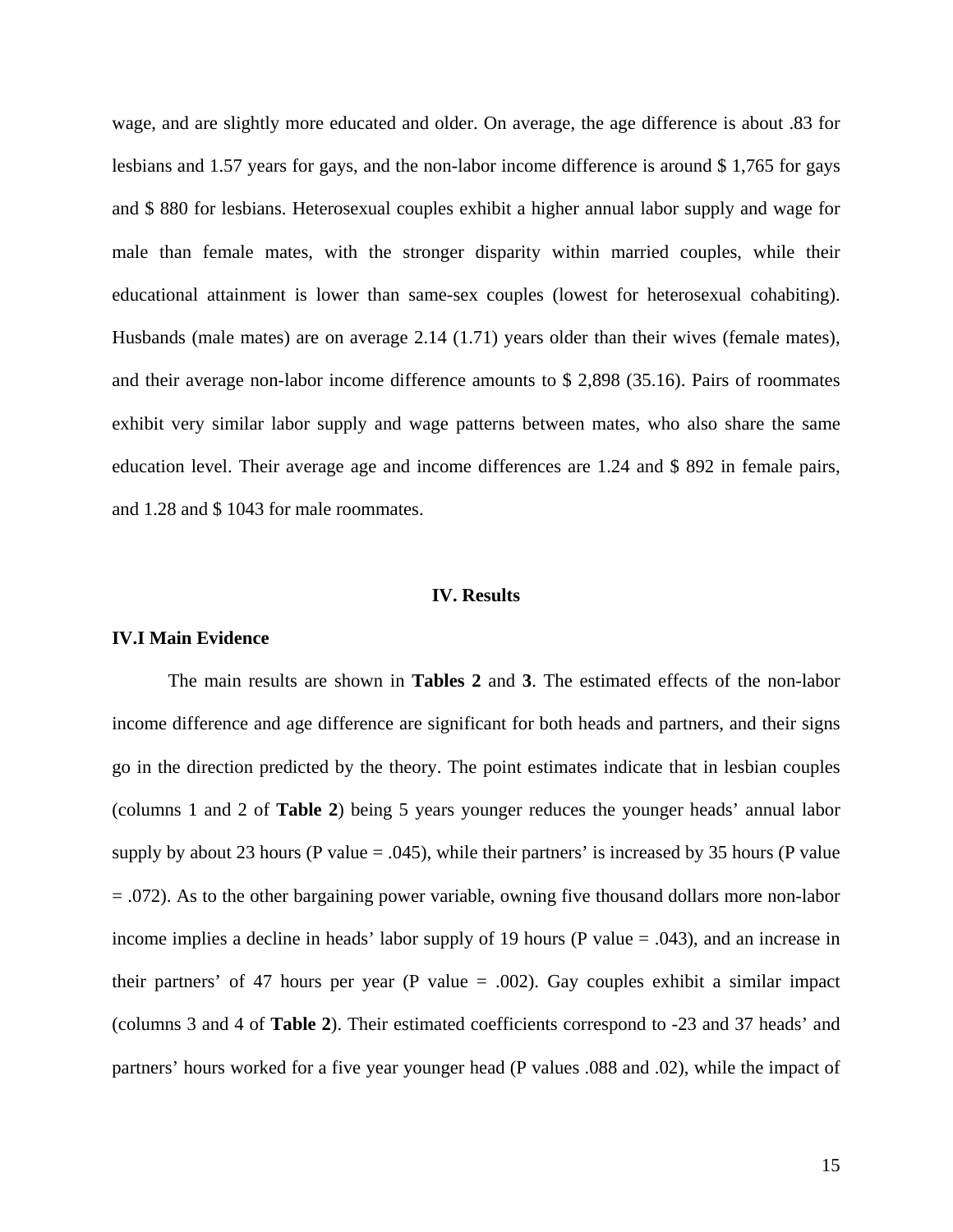a five thousand dollar income gap amounts to -32 and 41 annual hours worked by heads and partners, respectively (P values .004 and .031). The evidence clearly shows that all same-sex couples exhibit statistically significant responses to bargaining power forces. The younger (richer) partner holds a more favorable bargaining position and lowers his/her labor supply, while his/her mate increases his/her labor supply. Moreover, these labor supply responses are not statistically different between gay and lesbian couples. As reported in columns 5 and 6 of **Table 2,** the heterosexual cohabiting sample exhibits a similar pattern of effects to homosexual households. Married couples differ from all types of cohabiting households in that they attribute more bargaining power to the older spouse, and the magnitude of the effects of the income and age differences is smaller, especially for females (columns 11 and 12 of **Table 2**). Specifically, heterosexual cohabiting couples' labor supply effects of a five year age difference are  $-18$  and 20 hours, while a \$ 5,000 income difference generates an estimated hour change of -21 and 27 hours for male and female mates, respectively. For husbands and wives, the corresponding age and income effects amount to 15 and -7 hours, and -17 and 14 hours.

These estimated bargaining power forces and labor supply responses are sizable, corresponding to several days of work a year. The concurrent impact on both partners, and with opposite outcomes, is remarkable given the acknowledged rigidities in the labor supplies, and the frequency of the reported labor supply peaking around 40 hours of work per week. Traditional analyses do not emphasize changes by both spouses, let alone their labor supply responding to bargaining power forces. Moreover, no study finds that same-sex households' labor supply decisions reflect the collective household behavior of heterosexual couples and are influenced by bargaining factors such as non-labor income ownership and age. The intra-household decision process does not appear to vary by sexual orientation. These findings also show that income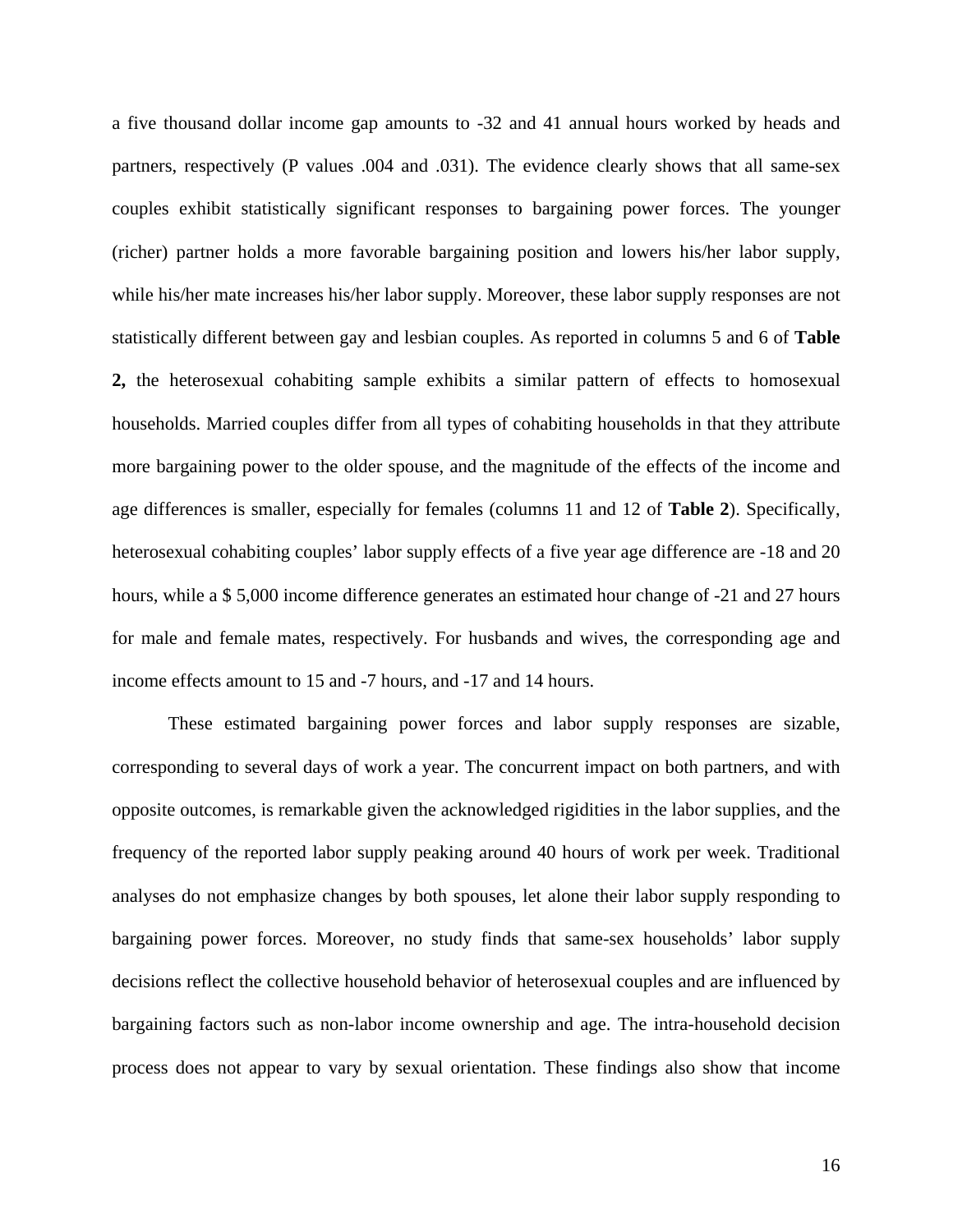pooling does not hold for either heterosexual or same-sex couples. So far, the income pooling hypothesis and the unitary model prediction that bargaining power forces are irrelevant to intrahousehold decisions had been empirically rejected only for heterosexual households (Browning et al., 1994, Schultz, 1990, Thomas, 1990).

As to the age gap, in both same-sex and opposite-sex cohabiting couples, the younger mate exhibits more bargaining power, while married couples are found to value being relatively old, controlling for wages and education of each partner and individual age. This evidence on married households corresponds to what is found in the literature, where the spouses' age difference is considered a traditional measure of bargaining power, and the older spouse, not the younger, has a favorable position (e.g. Browning et al., 1994, Lyons, Neelakantan, Fava, 2008). These studies focus on household expenditures and financial decisions of married couples, and do not control for wages, hours worked, or actual earnings, so that being older also captures higher earning capacity and labor market opportunities, which are associated to more bargaining power. However, I show that once individual labor market characteristics are disentangled from age and specifically controlled for, married couples still value being relatively old, while relative youth enhances bargaining power in all cohabiting relationships, across sexual orientations.

These results also match the evidence from psychological studies on family relationships. Patterson (2000) reports that the partner with greater financial resources tends to have more power within the couple, in both homosexual and heterosexual unions. Moreover, no difference in break-up rates is found between lesbian and gay couples, with only married couples exhibiting a lower dissolution rate (Caldwell and Peplau, 1984, Kurdek, 1998, Patterson, 2000). The more stable and durable relationship of married couples may make spouses less responsive to outside opportunities and bargaining power. This would explain why in all cohabiting relationship I find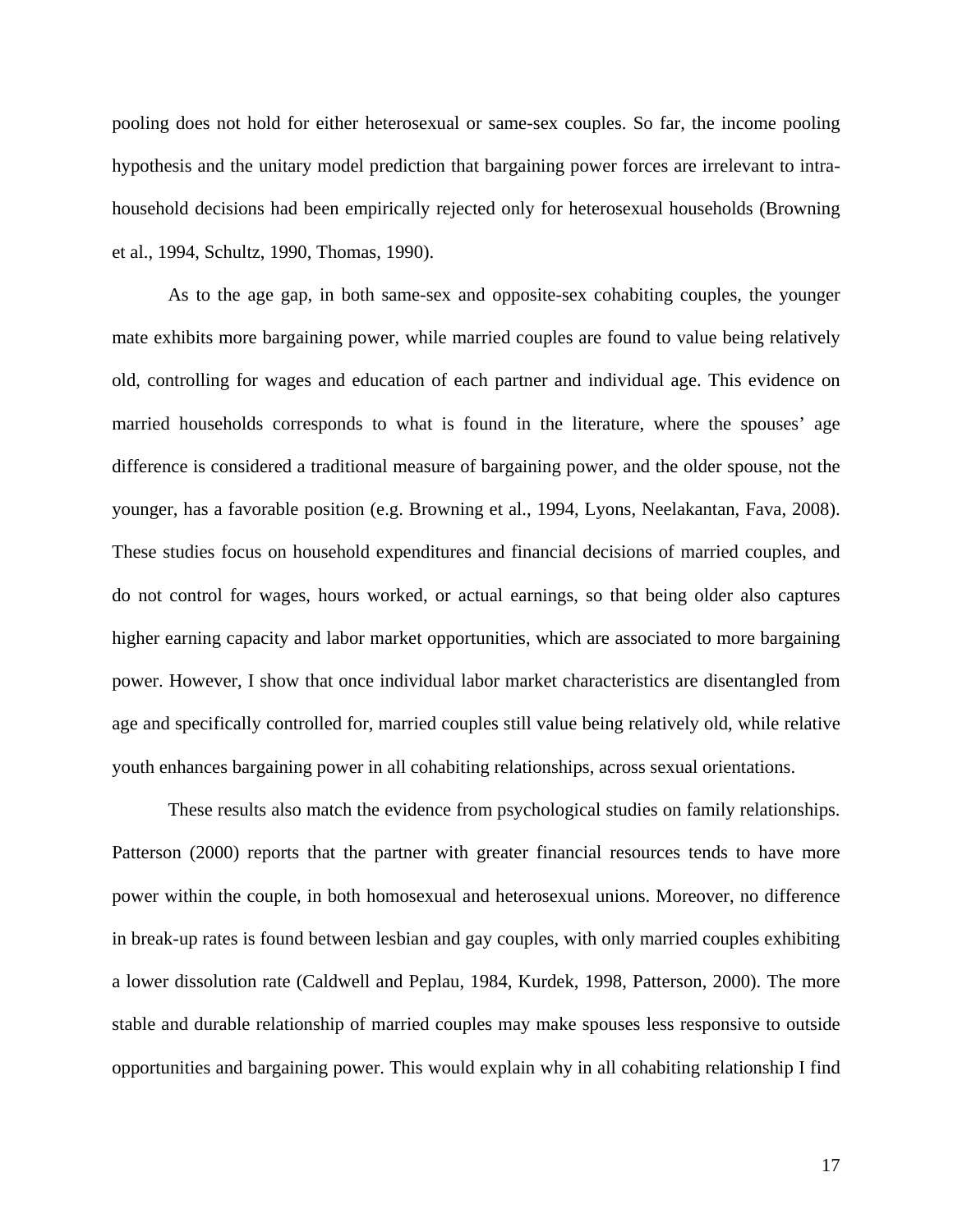that the younger partner has more bargaining power, since cohabitants have lower barriers to leave and younger individuals have better outside options. The signal conveyed by relative youth about the quality of outside opportunities may be more relevant for cohabiting rather than married couples, and represent a more credible threat, because the former are aware that their household is less stable, lacking the commitment of legal marriage (Kurdek, 1998). In married couples, the life experience, knowledge and maturity of the older spouse play an important role of guidance in the stability of the relationship and are valued by the younger spouse (Fava et al., 2008). Jepsen and Jepsen (2002) as well find that same-sex couples are more similar to cohabiting than to married opposite-sex couples. Finally, wives' smaller bargaining power effects may be also due to stronger rigidities in their labor supply schedules. The more common presence of children within marriage than in cohabiting couples, and especially than in same-sex couples<sup>14</sup>, may make spouses, and wives in particular, less likely to respond to bargaining power in terms of labor supply shifts.

As to the other covariates in the labor supply equations, most parameter estimates for all couples are comparable to the literature. In particular, the mates' own wage response is always positive significant, as is the cross-wage effects between mates' labor supplies (**Table 3**). The couple's total non-labor income and own age have a negative effect on labor supply, while education has a positive impact, although the coefficients are not always precisely estimated. Being black is associated with fewer hours of work, as own household children, except for heterosexual male mates for whom children have a positive effect on labor supply. This is mostly in line with the findings in the family labor supply literature. For instance, Chiappori et al.

 $\overline{a}$ 

 $14$  In my samples, the average number of household children is 1.29 in married couples, .90 in heterosexual cohabiting couples, and .40 and .23 in lesbian and gay couples.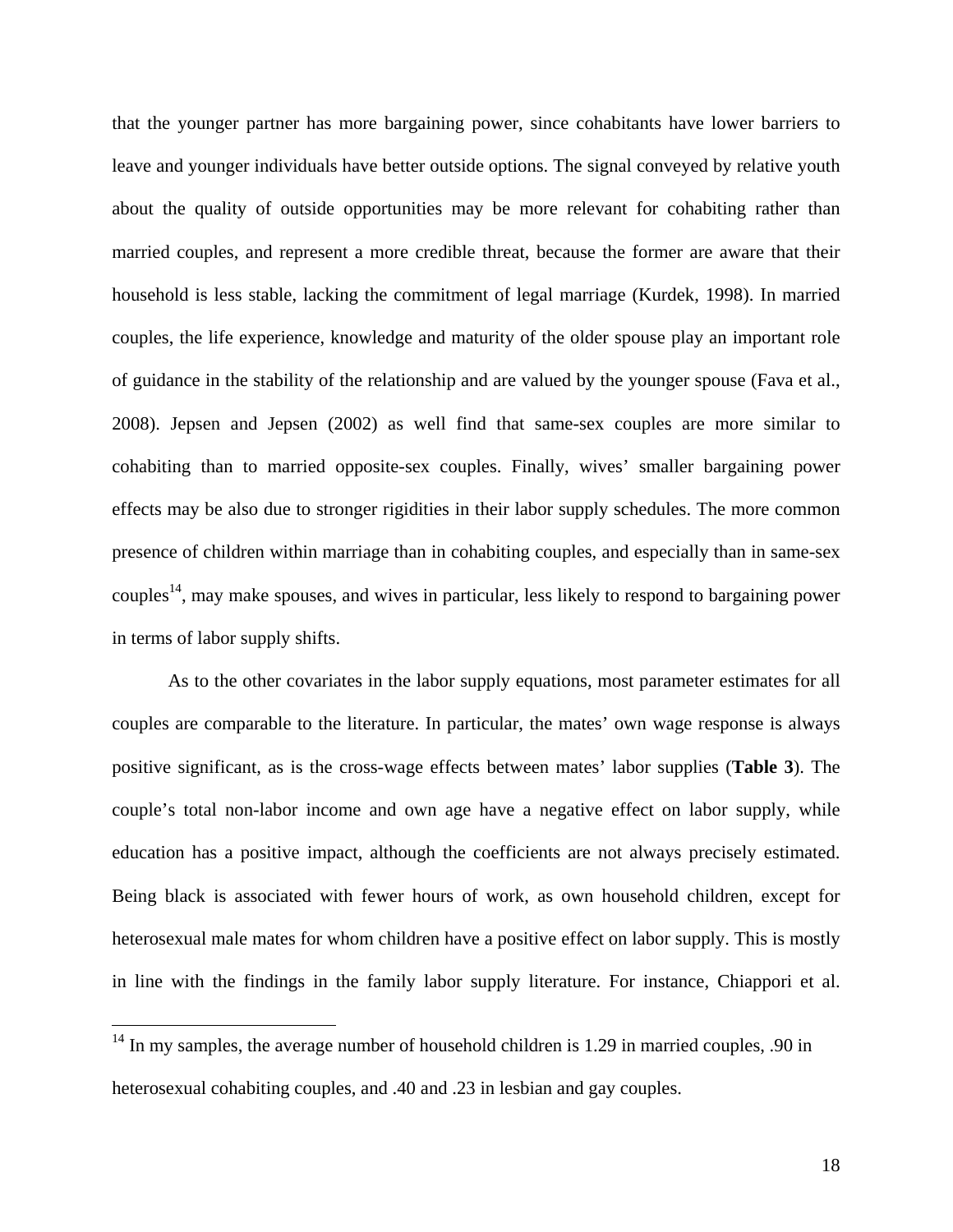(2002) run similar spouses' labor supply equations and show positive significant cross wage effects, negative own age estimates and positive significant own wage effects for wives.

The bargaining power effect is also estimated on pairs of male and female roommates. The results are detailed in columns 7 to 10 of **Table 2**. Their labor supply regressions show no significant impact of either the income or age differences, as theory predicts. This lack of impact on roommates strengthens my bargaining power interpretation of the labor supply responses of same-sex and opposite-sex couples'. Finally, the disparity between same-sex couples' and roommates' behavior confirms that the sample of same-sex couples is indeed formed by homosexual partners rather than by roommates who wrongly identify themselves as "unmarried partners".

These findings represent the first empirical support for the labor supplies of gay and lesbian households to be affected by bargaining power forces, and emphasize that same-sex household decision making reflect heterosexual households' behavior, more closely to cohabiting than married couples. Bargaining power is found to be positively related to non-labor income ownership in all types of couples, whereas relative youth increases bargaining power in all cohabiting couples but decreases it in married couples.

Further evidence presented below, together with the discussion of various alternative explanations, should help making my results convincing and contribute to the understanding of the economic behavior of gay and lesbian families.

### **IV.II Additional Findings**

 I test the restrictions on the proportionality of the partners' labor supply responses to the non-labor income and age differences, and I recover the estimated effects of non-labor income,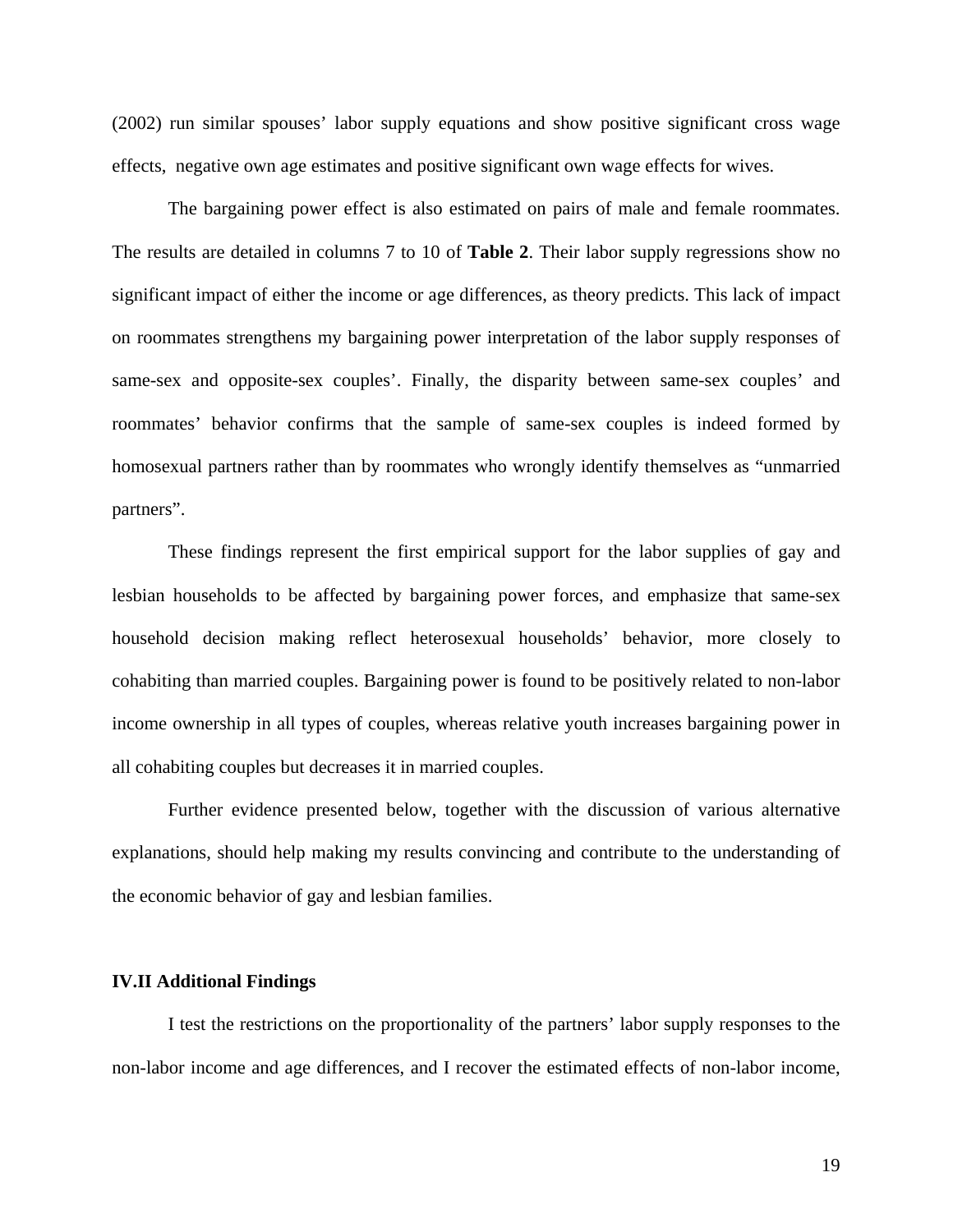mates' wages and the two bargaining power factors on the sharing rule, as illustrated in sections II and III.II.

Results are presented in **Table 4** and **Table 5**. As predicted by the theory (the condition  $\cdot h_y^p \neq 0$  $h_y^h \cdot h_y^p \neq 0$  holds in my samples), the ratios of the coefficients on y\_diff and age\_diff are not statistically different across mates, and this proportionality holds for all types of couples, as shown in **Table 4**. **Table 5** reports the estimated parameters of the sharing rule. In lesbian couples, a five years age gap (a \$ 5,000 non-labor income gap) will induce the older (poorer) partner to transfer an additional \$ 1915 (\$ 1560) of the couple's non-labor income to the younger (richer) partner. In gay couples, these figures correspond to transfer an additional \$ 1515 (\$ 2100) of income to the younger (richer) partner. In heterosexual cohabiting couples, a more favorable bargaining position increases the younger (richer) partner's share of income by \$ 1360 (\$ 1600), while in married couples being 5 years older (\$ 5,000 richer) corresponds to an increase in \$ 865 (980) of the older (richer) spouse's share. These findings suggest that bargaining power forces do affect the intra-household allocation of resources, of same-sex couples as well. **Table 5** also shows that earning higher wages translates into the transfer of more non-labor income to the higher earner, and that a \$ 1.00 increase in the couple's total non-labor income increases the head's share of household non-labor income by 70 cents for lesbians, 34 cents for gay couples, 54 cents for cohabiting and 38 cents for married couples.

Distribution factors have sizable effects on same-sex households' decisions. The unitary model prediction that bargaining power forces are irrelevant to intra-household decisions, and the income pooling hypothesis, are rejected for all households alike, homosexual or heterosexual, cohabiting or married.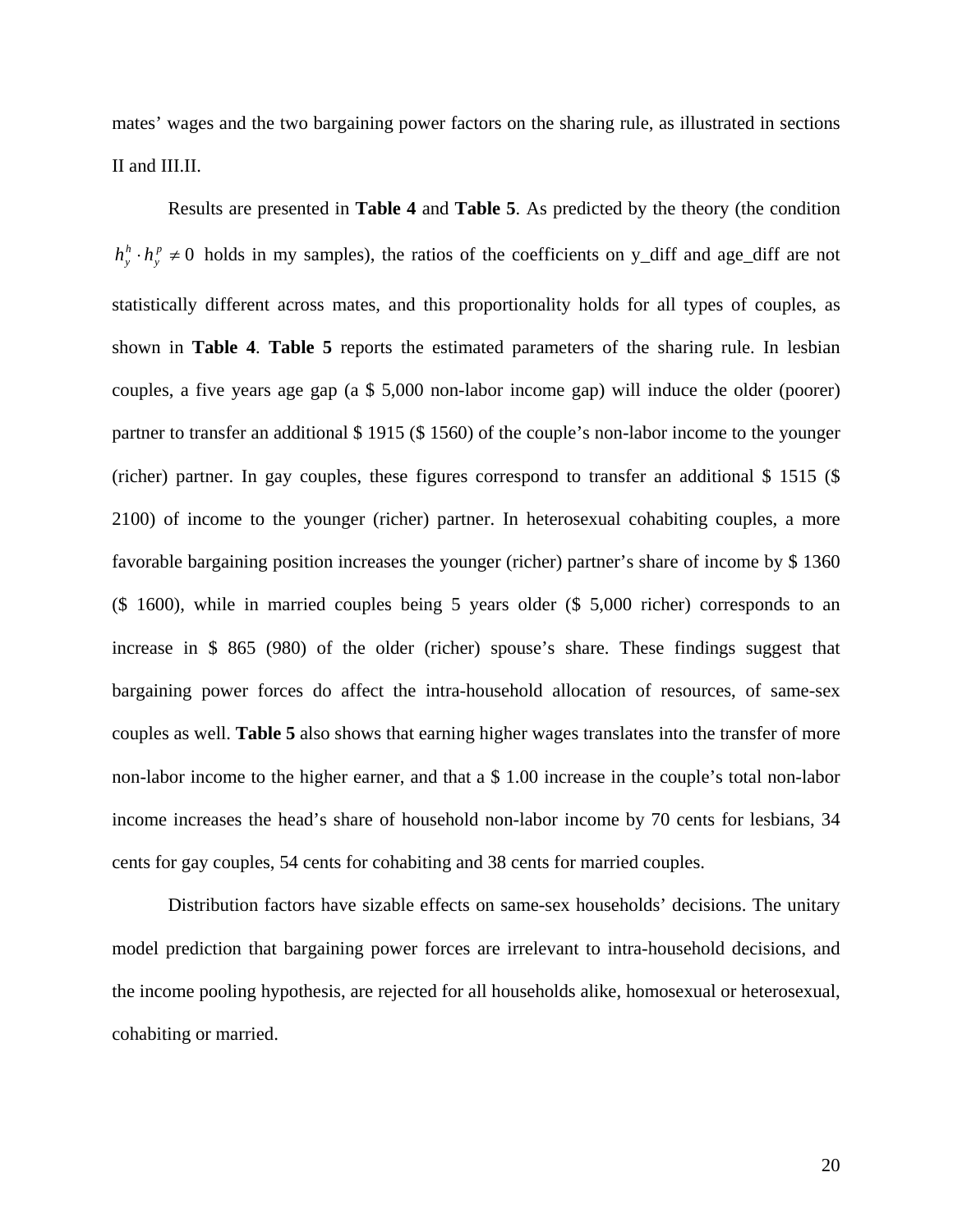### **V. Alternative Explanations**

The predicted opposite labor supply effects on both mates, the lack of any impact on roommates, and the proportionality restrictions are very unlikely to hold unless my bargaining power explanation and the collective household approach are correct and applicable to same-sex couples. Furthermore, I argue that the following phenomena cannot consistently explain my results, given my intra-household bargaining predictions and empirical evidence.

# **V.I Bargaining power variables as proxies for local labor market conditions and attitudes toward gays and lesbians**

It may be possible that the labor supply of the younger or richer homosexual partner falls not as a result of the bargaining power effect, but due to poor local economic opportunities and/or unfriendly attitudes toward gays or lesbians. Similarly, it could be that younger and richer heterosexual women work less, and their male partners work more, because they face worse job opportunities than men. There are at least three reasons to believe that the local economy and attitude hypothesis does not provide a plausible alternative explanation for my findings. First, my labor supply regressions include individuals' wages and education, own age, and state fixed effects (alternatively, state unemployment rate, total and female labor force participation rate, and dummy variables for state legal provisions for homosexual couples) which account for the variation in labor market opportunities and attitudes. My findings are also robust to adding individual controls for occupation categories in my labor supply regressions. Second, the predicted labor supply changes have a distinctive opposite impact on the members of each type of couple. It is difficult to understand why the labor supply of a gay or lesbian individual should be lower while his/her partner is higher, when they share the same gender and sexual orientation,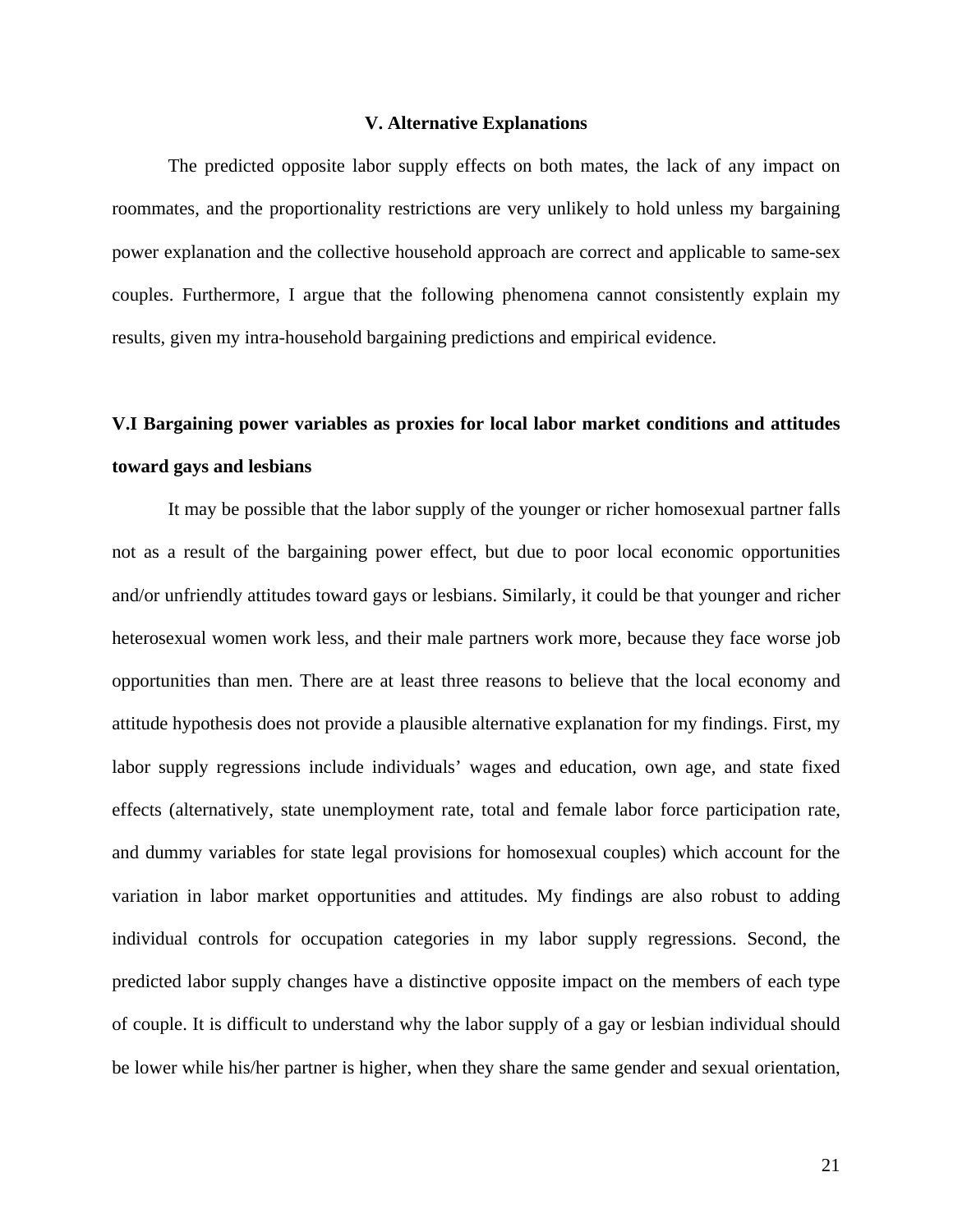and thus the same labor market conditions and potential earnings discrimination. Third, gay and lesbian workers exhibit an opposite earnings differential with respect to their heterosexual counterparts, lesbians earning significantly more than heterosexual women, and gay men earning significantly less than heterosexual men (Allegretto and Arthur, 2001, Black et al., 2003, Jepsen, 2007). If it were a gender effect, labor market conditions would not explain my findings of a same pattern of results for gays, lesbians and heterosexuals alike. Finally, pairs of male and female roommates do not exhibit any labor supply effect of age and income differences, while sharing the same gender and labor market characteristics as homosexual couples. As to heterosexual couples, it is hard to reconcile with labor market disparities the opposite effect of relative age on cohabiting and married individuals, when they share the same gender, sexual orientation and similar age, wage and education profiles.

### **V.II Age, non-labor income and labor supply**

 Controlling for own age and wage, the age difference between mates should not capture an individual's marginal utility of leisure and affect his/her labor supply through this channel. However, younger cohabitants do not work less than older or married workers, as instead my bargaining power effects show. Matching preferences either do not provide a plausible alternative explanation for my findings. Older individuals may prefer to have a partnership with younger persons, but this youth value does not translate into a lower preference for leisure. Matching with younger individuals does not necessarily affect the marginal utility from leisure making the older partner work more. Actually, the opposite may be more likely, the younger your companion is, the more you value leisure and the less you work. On the other hand, if an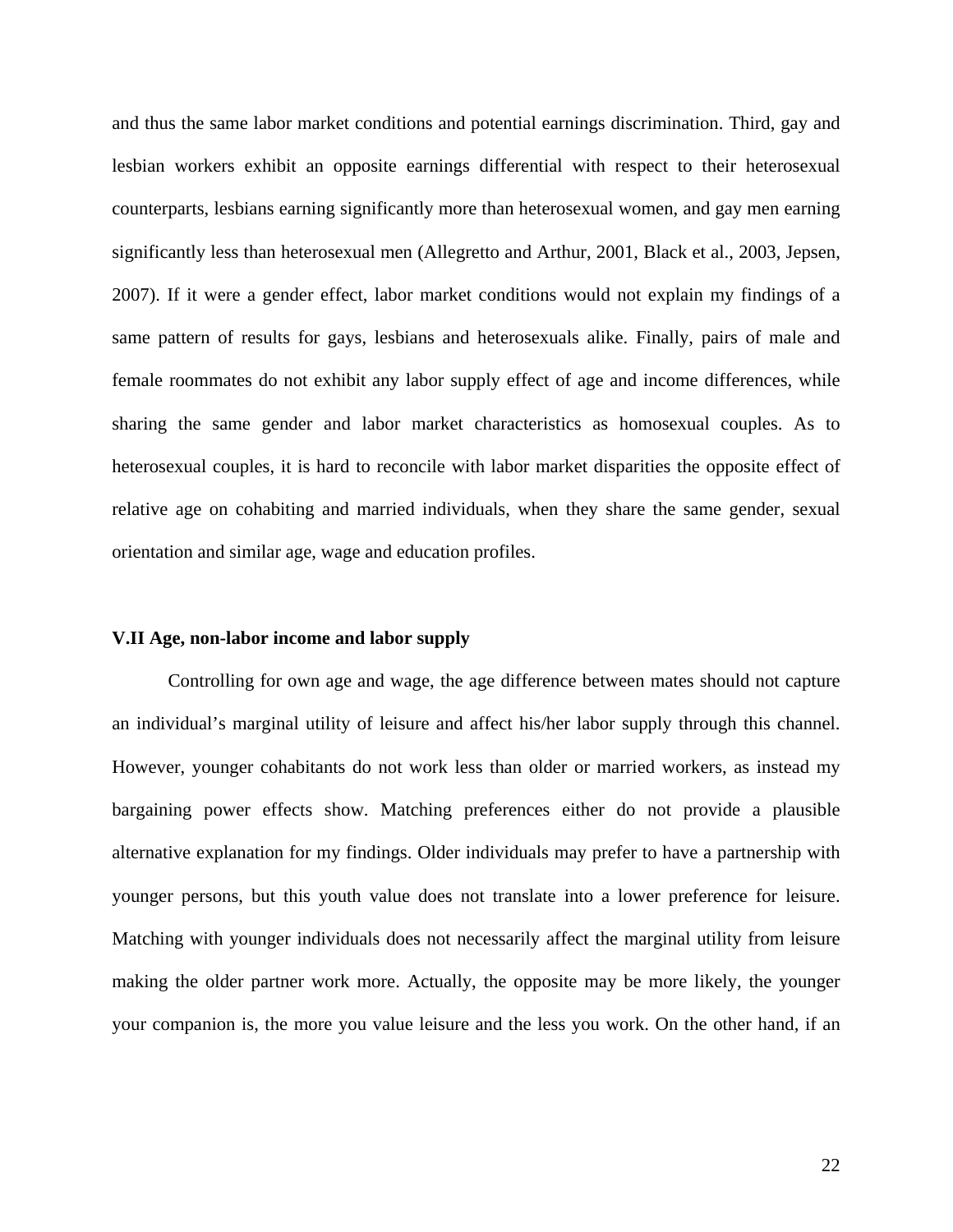older partner needs to work more hours to earn more income to "buy" a relationship with a younger partner, then this exactly illustrates the bargaining power effect at stake in this study<sup>15</sup>.

The same reasoning holds for non-labor income differences. In particular, if non-labor income is endogenous to labor supply choices, then it is likely that high non-labor income suggests high labor supply. If an individual's disutility from work is low, he/she works many hours and as a result owns a high non-labor income. However, this endogeneity bias can not explain my findings since it would predict more hours of work with higher income, whereas my bargaining power effects predict that higher non-labor income differences lead to lower labor supply, and roommates do not exhibit any labor supply impact. Finally, non-labor income has been treated as an exogenous measure of bargaining power by the literature (Browning et al, 1994 and Thomas, 1990).

### **V.III Household specialization**

1

Bargaining power variables such as income and age difference may somewhat capture differential productivity in household production. However, controlling for own age, and education and wages of both mates, should ensure that comparative advantage and household productivity is disentangled from my bargaining power measures. Besides, there is no specific economic reason why the younger partner should specialize in household production and work less, while the older partner works more in the labor market, married couples exhibiting the opposite pattern. A similar argument holds for non-labor income ownership. Being relatively richer does not imply being more productive at home and working less in the labor market. Also,

<sup>&</sup>lt;sup>15</sup> The same, reversed, argument holds for married couples, for whom being relatively old is the favorable trait.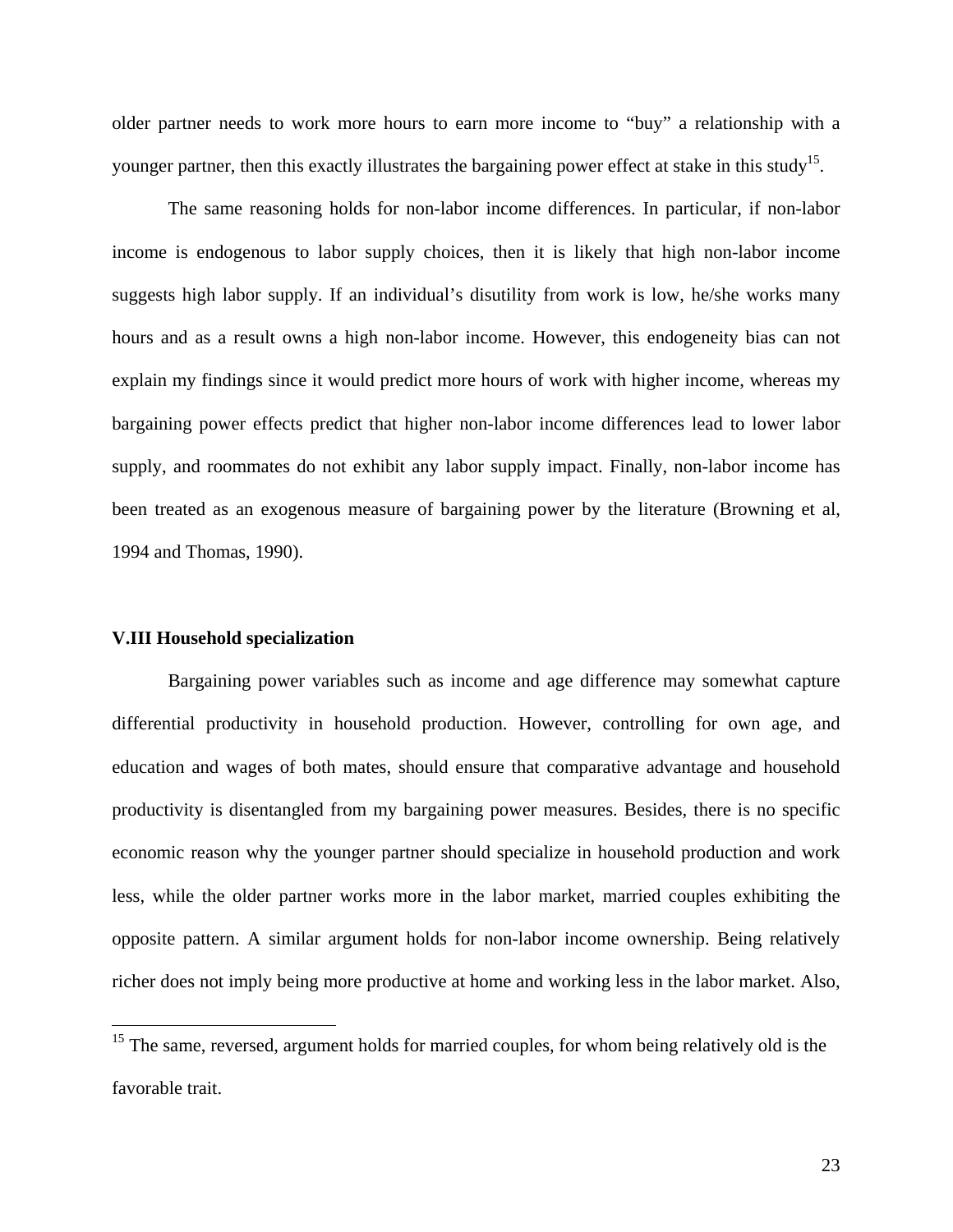this specialization pattern would not necessarily be present in all types of couples, gay, lesbian and heterosexual alike. Finally, the literature emphasizes the specialization effect mainly for married heterosexual couples, while most of my samples consist of unmarried couples, including homosexuals.

### **V.IV Misreporting of same-sex partners in the Census data**

The Census identifies same-sex partners by their cohabiting relationship with an individual of the same gender who records his/her "relationship to the head of the household" as "unmarried partner". Unfortunately, the 2000 Census modified the relationship to head from "spouse" to "unmarried partner" and/or the marital status from married to unmarried, for couples with both mates of the same sex, without signaling the allocated values in the flag variable of relationship to head. As documented in Black et al. (2006), this procedure lead to consider several heterosexual married couples as same-sex couples who wrongly reported their sex or relationship to head. To avoid this misclassification, all individuals with imputed values for marital status, sex, and relationship to head were excluded from my samples, using the corresponding "q" variables which flag allocated values, as suggested by Black et al. (2006) and Jepsen and Jepsen (2002). Overall, more than forty percent of same-sex couples are dropped because of these imputed values, whereas only very few heterosexual couples are affected (four percent of cohabitants and less than one percent of married couples). This process ensures that the same-sex couples at stake are real homosexual partnerships, rather than heterosexuals misreporting their gender or relationship to head, although homosexuals who wrongly identify themselves as married are also dropped (by year 2000, no US state had legalized same-sex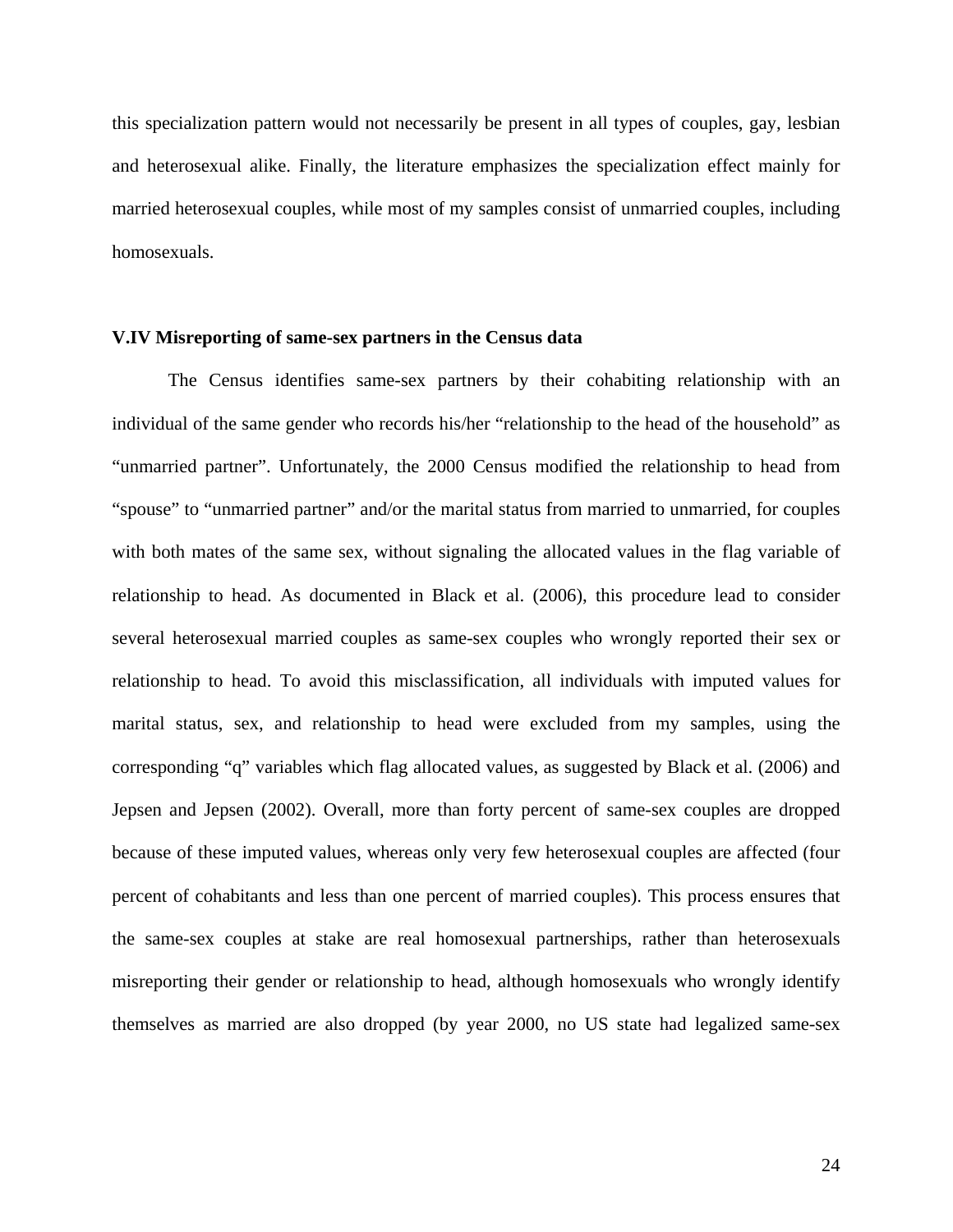marriages)  $16$ . The concern that sentimentally un-related individuals voluntarily identify themselves as unmarried partners (rather than roommates) is minimal, given the stigma attached to homosexuality. However, both of these last two instances of mis-reporting would work against my findings of same-sex couples behaving as heterosexual families. Finally, sexual orientation is inferred from self-reported data and under-reporting of homosexual status (identifying as "unmarried partner") may be correlated with demographic characteristics such as education and income. At any rate, there is no reason why mis-reporting is more severe in the Census than in the other smaller homosexuals' data sets, and in principle it may occur in many data sets and variables.

### **VI. Conclusions**

This is the first study of same-sex couples' labor supplies as an endogenous household choice, and the first empirical support for gay and lesbian households' labor supplies to be affected by bargaining power forces, in the direction predicted by the theory for heterosexual households. In particular, I show that gay and lesbian couples do behave as heterosexual couples, their labor supplies being responsive to differences in age and non-labor income between partners. At the same time, no effect is found on same-sex pairs of roommates, consistently with the household bargaining interpretation.

Using 2000 US Census data, I find that each gay and lesbian partner's labor supply is negatively related to their level of bargaining power. Specifically, a relatively lower age (higher non-labor income) significantly reduces the younger (richer) partner's labor supply, while it 1

<sup>&</sup>lt;sup>16</sup> Including the observations with Census-allocated marital status yields very similar patterns of bargaining power effects, at higher significance levels.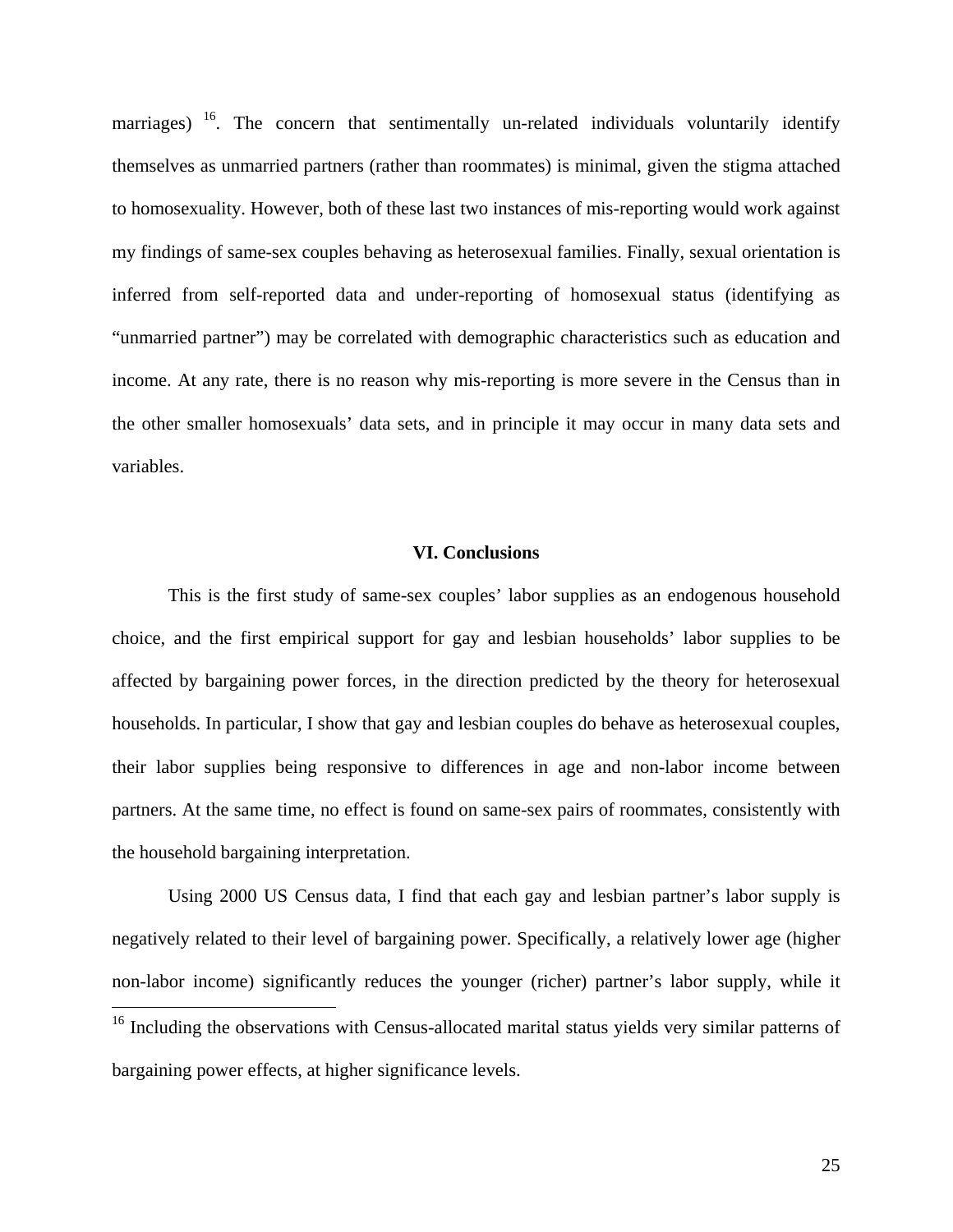significantly increases the labor supply of his/her relatively older (poorer) mate, controlling for both partners' wages, education and other individual and household characteristics. Results are similar for gay, lesbian and heterosexual cohabiting couples alike. Married couples attribute a more favorable position to the older spouse, or the richer, with significant but somewhat smaller bargaining power effects. Additionally, I cannot statistically reject the proportionality constraints on the partners' labor supply responses to the two bargaining power factors, as predicted by the collective household labor supply model. Finally, the sharing rule with which partners divide their household non-labor resources is recovered, highlighting that a favorable age difference and/or non-labor income difference increases a mate's allocated income share, in all types of couples.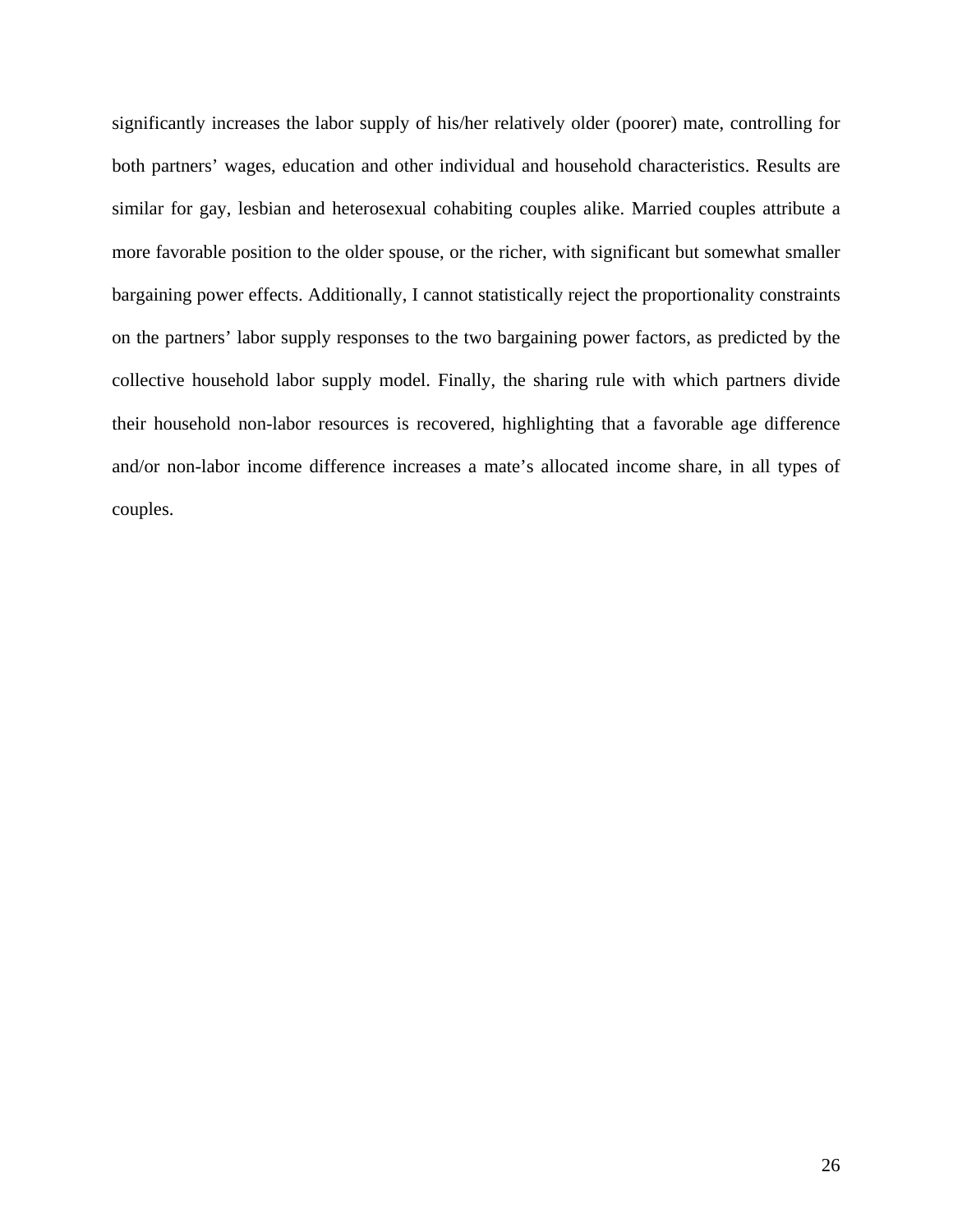### **References**

- 1. Allegretto, S., Arthur, M.M. (2001), "An empirical analysis of homosexual/heterosexual male earnings differentials: unmarried and unequal?", *Industrial and Labor Relations Review*, 54-3, 631-646
- 2. Becker, G. (1991), "A Treatise on the Family", *Harvard University Press*
- 3. Bertrand, M., Duflo, E., and Mullainathan, S. (2004), "How Much Should We Trust Differences-in-Differences Estimates? ", *Quarterly Journal of Economics*, 119-1, 249- 275
- 4. Black, D.A., Sanders, S.G., Taylor, L.J. (2007), "The Economics of lesbian and gay families", *Journal of Economic Perspectives*, 21-2, 53-70
- 5. Black, D.A., Gates, G, Sanders, S.G., Taylor, L.J. (2006), "The measurement of same-sex unmarried partner couples in the 2000 US Census", mimeo
- 6. Black, D.A., Makar, H., Sanders, S.G., Taylor, L.J. (2003), "The effects of sexual orientation on earnings", *Industrial and Labor Relations Review*, 56-3, 449-469
- 7. Black, D.A., Gates, G, Sanders, S.G., Taylor, L.J. (2000), "Demographics of the gay and lesbian population in the US: evidence from available systematic data sources", *Demography*, 37-2, 139-154
- 8. Blandford, J.M. (2003), "The nexus of sexual orientation and gender in the determination of earnings", *Industrial and Labor Relations Review*, 56-4, 622-642
- 9. Browning, M., Bourguignon, F., Chiappori, P.-A., Lechene, V., (1994), "Income and outcomes: a structural model of intra-household allocation", *Journal of Political Economy*, 102, 1067-1096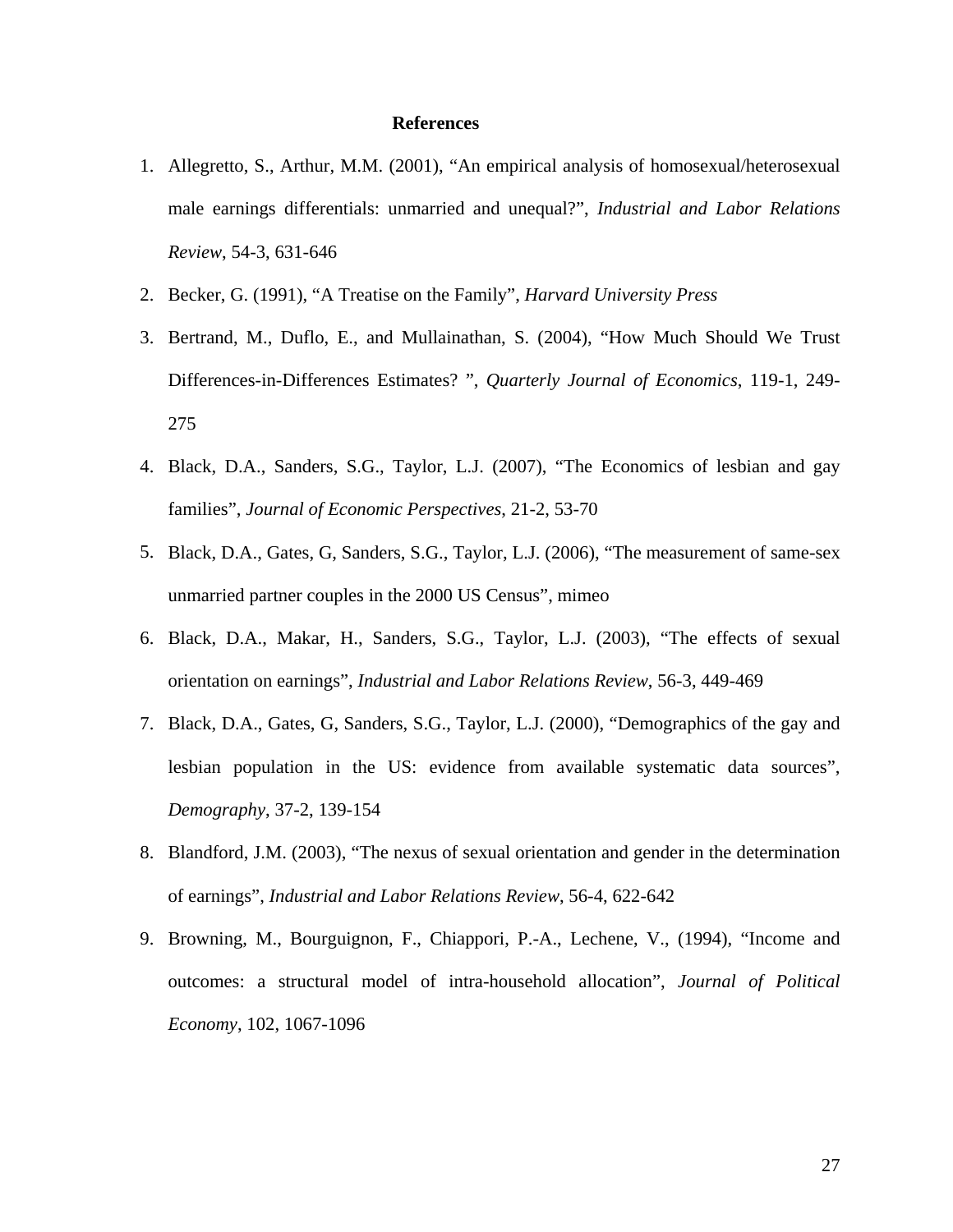- 10. Browning, M., Chiappori, P.-A. (1998), "Efficient intra-household allocations: a general characterization and empirical tests", *Econometrica*, 56, 1241-1278
- 11. Caldwell, M.A., Peplau, L.A. (1984), "The balance of power in lesbian relationships", *Sex Roles*, 10-7/8, 587-599
- 12. Chiappori, P.-A, Fortin, B. and G. Lacroix (2002), "Marriage Market, divorce legislation, and household labor supply", *Journal of Political Economy*, 110-1, 37-72
- 13. Donni, O. (2007), "Collective female labor supply: theory and application", Economic Journal, 117-516, 94-119
- 14. Grossbard-Shechtman, S. (1993), "On the economics of marriage. A theory of marriage, labor and divorce", *Westview Press*
- 15. Kurdek, L.A. (1998), "Relationship outcomes and their predictors: longitudinal evidence from heterosexual married, gay cohabiting, and lesbian cohabiting couples", *Journal of Marriage and the Family*, 60-3, 553-568
- 16. Jepsen, L. (2007), "Comparing the earnings of cohabiting lesbians, cohabiting heterosexual women, and married women: evidence form the 2000 Census", *Industrial and Labor Relations Review*,
- 17. Jepsen, C. and Jepsen, L. (2006), "The sexual division of labor within households: comparisons of couples to roommates", *Eastern Economic Journal*, 32-2, 299-312
- 18. Jepsen, L. and Jepsen, C. (2002), "An empirical analysis of the matching patterns of same-sex and opposite-sex couples", *Demography*, 39-3, 435-453
- 19. Lyons, A, Fava, A, Neelakantan, U. (2008), "Household bargaining and portfolio choice", mimeo, University of Illinois at Urbana-Champaign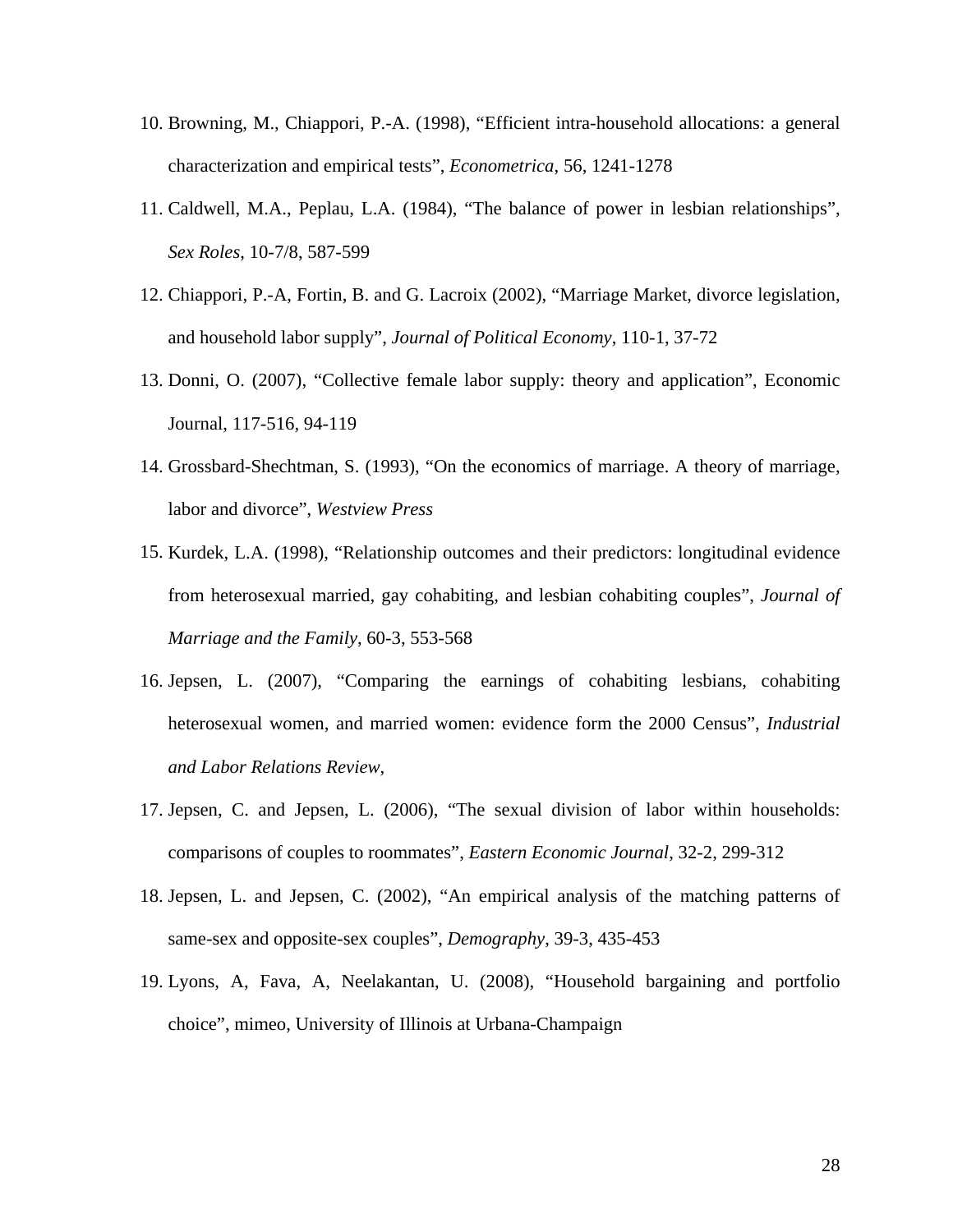- 20. Lundberg, S., Pollak, R. (1996), "Bargaining and distribution in marriage", *Journal of Economic Perspectives*, 10-4, 139-158
- 21. Oreffice, S. (2007), "Did the legalization of abortion increase women's household bargaining power? Evidence from labor supply", *Review of Economics of the Household*, 5-2, 181-207
- 22. Patterson, C.J. (2000), "Family relationships of lesbians and gay men", *Journal of Marriage and the Family*, 62, 1052-1069
- 23. Schultz, T.P. (1990), "Testing the neoclassical model of family labor supply and fertility", *Journal of Human Resources*, 25, 599–634
- 24. Tebaldi, E., Elmslie, B. (2006), "Sexual orientation and labour supply", *Applied Economics*, 38-5, 549-562
- 25. Thomas, D. (1990), "Intra–Household Resource Allocation: An Inferential Approach", *Journal of Human Resources*, 25, 635–664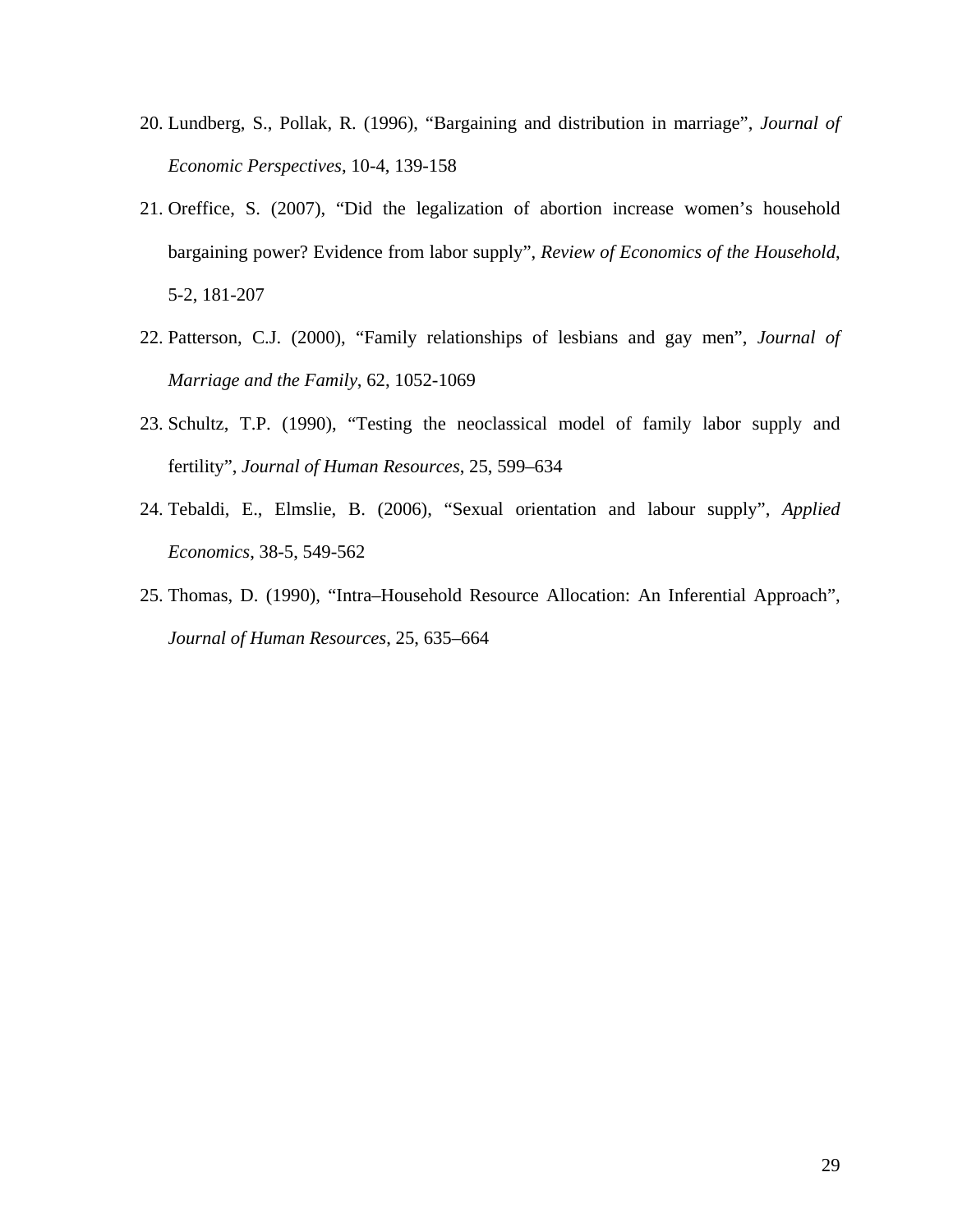#### **Table 1. Summary Statistics**

|                             | <b>Lesbian Couples</b> |              |        |                 | <b>Gay Couples</b> |              |        | <b>Heterosexual Cohabiting Couples</b> |                   |               |       |                     |
|-----------------------------|------------------------|--------------|--------|-----------------|--------------------|--------------|--------|----------------------------------------|-------------------|---------------|-------|---------------------|
|                             |                        | <b>Heads</b> |        | <b>Partners</b> |                    | <b>Heads</b> |        | <b>Partners</b>                        | <b>Male Mates</b> |               |       | <b>Female Mates</b> |
| Variable                    | mean                   | std. dev     |        | mean std. dev   | mean               | std. dev     |        | mean std. dev                          |                   | mean std. dev |       | mean std. dev       |
| Age diff                    | 0.83                   | 6.72         | 0.83   | 6.72            | 1.57               | 7.92         | 1.57   | 7.92                                   | 1.71              | 6.6           | 1.71  | 6.6                 |
| Y diff                      | 880.4                  | 11380        | 880.4  | 1380            | 1765               | 19971        | 1765   | 19971                                  | 35.16             | 12695         | 35.16 | 12695               |
| Hours worked*               | 2069                   | 537.06       | 1990.1 | 567.66          | 2185               | 615.72       | 2065.1 | 615.88                                 | 1958.6            | 837.64        | 1663  | 855.75              |
| Log of wage*                | 3.02                   | 0.35         | 2.35   | 0.68            | 3.09               | 0.31         | 2.37   | 0.64                                   | 2.87              | 0.28          | 2.01  | 0.64                |
| Age                         | 38.42                  | 9.03         | 37.6   | 8.98            | 41.17              | 8.88         | 38.66  | 9.19                                   | 39.22             | 9.45          | 37.51 | 9.03                |
| Education                   | 14.4                   | 2.33         | 14.12  | 2.36            | 14.63              | 2.19         | 14.22  | 2.27                                   | 12.73             | 2.2           | 12.93 | 2.12                |
| Couple's non-labor income Y | 3799                   | 12340        | 3799   | 12340           | 6809               | 21461        | 6809   | 21461                                  | 4072              | 13628         | 4072  | 13628               |
| Number of children          | 0.36                   | 0.78         | 0.056  | 0.28            | 0.12               | 0.51         | 0.11   | 0.14                                   | 0.351             | 0.825         | 0.54  | 0.959               |
| Dummy for black             | 0.08                   | 0.27         | 0.08   | 0.27            | 0.05               | 0.22         | 0.05   | 0.22                                   | 0.16              | 0.36          | 0.16  | 0.36                |
| Number of observations      | 2950                   |              | 2950   |                 | 2588               |              | 2588   |                                        | 68762             |               | 68762 |                     |

|                             | <b>Female Roommates</b> |              |        |                 | <b>Male Roommates</b> |              |       | <b>Heterosexual Married Couples</b> |                 |          |              |               |
|-----------------------------|-------------------------|--------------|--------|-----------------|-----------------------|--------------|-------|-------------------------------------|-----------------|----------|--------------|---------------|
|                             |                         | <b>Heads</b> |        | <b>Partners</b> |                       | <b>Heads</b> |       | <b>Partners</b>                     | <b>Husbands</b> |          | <b>Wives</b> |               |
| Variable                    | mean                    | std. dev     |        | mean std. dev   | mean                  | std. dev     | mean  | std. dev                            | mean            | std. dev |              | mean std. dev |
| Age_diff                    | 1.24                    | 7.24         | 1.24   | 7.24            | 1.28                  | 7.24         | 1.28  | 7.24                                | 2.14            | 4.46     | 2.14         | 4.46          |
| Y diff                      | 891.9                   | 12418        | 891.88 | 12418           | 1044                  | 12249        | 1044  | 12249                               | 2898            | 17062    | 2898         | 17062         |
| Hours worked*               | 1989                    | 636.04       |        | 1936 649.81     | 2081                  | 671.75       | 2023  | 675.4                               | 2108            | 788      | 1318         | 951           |
| Log of wage*                | 2.81                    | 0.26         | 2.72   | 0.25            | 2.85                  | 0.29         | 2.76  | 0.24                                | 3.18            | 0.36     | 1.96         | 0.88          |
| Age                         | 35.54                   | 11.79        | 34.3   | 11.57           | 32.96                 | 10.48        | 31.68 | 9.65                                | 44.09           | 10.48    | 41.95        | 10.2          |
| Education                   | 14.24                   | 2.33         | 14.04  | 2.32            | 13.68                 | 2.31         | 13.43 | 2.3                                 | 13.43           | 2.48     | 13.35        | 2.28          |
| Couple's non-labor income Y | 4482                    | 15284        | 4482   | 15284           | 3524                  | 13907        | 3524  | 13907                               | 5926            | 19699    | 5926         | 19699         |
| Number of children          | 0.213                   | 0.62         | 0.025  | 0.2             | 0.036                 | 0.245        | 0.003 | 0.06                                | 1.29            | 1.2      | 1.29         | 1.2           |
| Dummy for black             | 0.06                    | 0.24         | 0.06   | 0.24            | 0.06                  | 0.24         | 0.06  | 0.24                                | 0.08            | 0.27     | 0.08         | 0.27          |
| Number of observations      | 8480                    |              | 8480   |                 | 9657                  |              | 9657  |                                     | 96650           |          | 96650        |               |

Data from the U.S. Census year 2000, five percent sample of the Public Use Microdata Set (PUMS).

Age\_diff (Y\_diff) is defined as head's age (total non-labor income) minus partner's age (total non-labor income).

In heterosexual couples, it is the male mate's trait minus the female mate's trait.

\*For women and men with positive hours of work.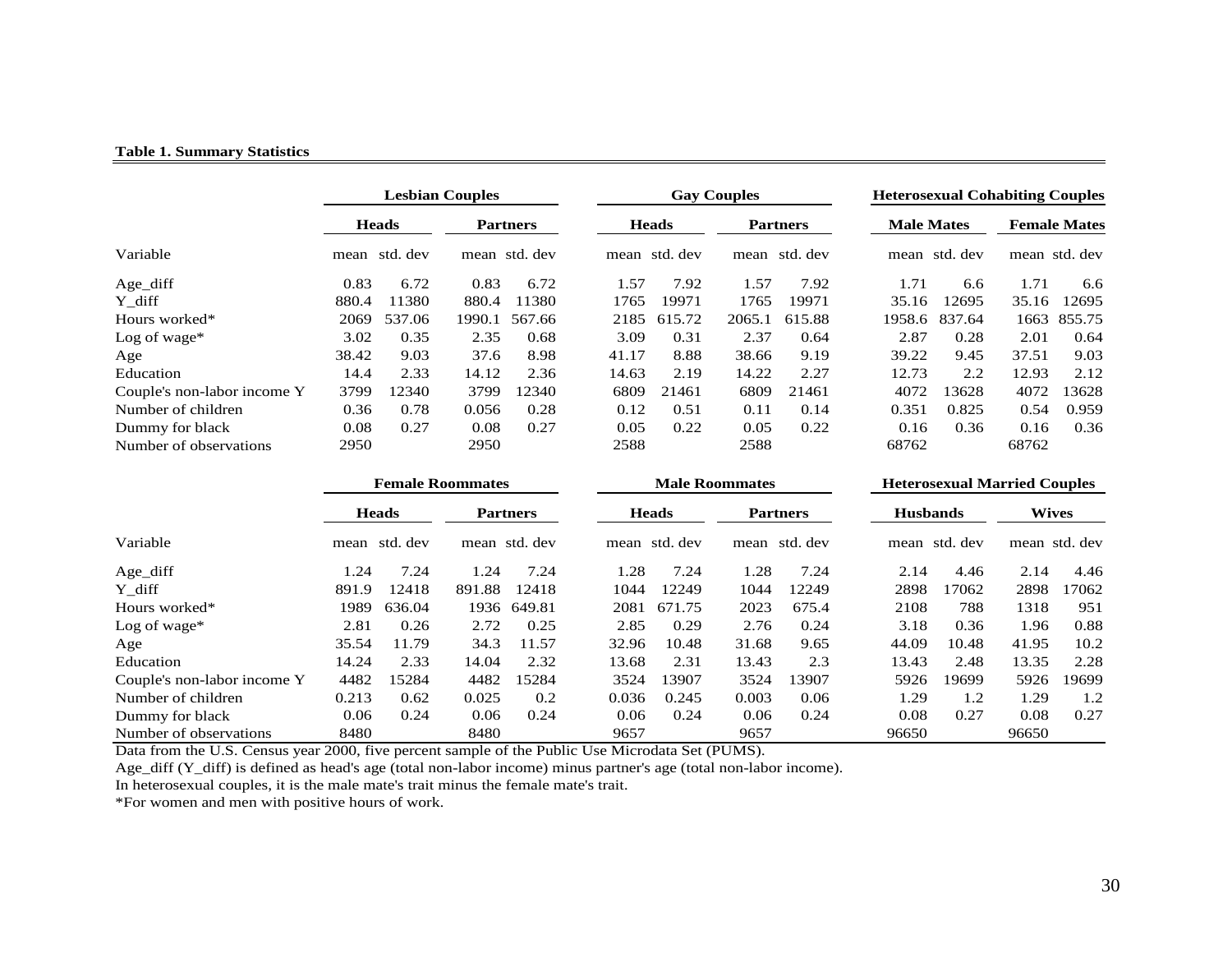|                        | <b>Lesbian Couples</b>  |                        |                       | <b>Gay Couples</b>   |                         |                                     | <b>Heterosexual Cohabiting Couples</b> |
|------------------------|-------------------------|------------------------|-----------------------|----------------------|-------------------------|-------------------------------------|----------------------------------------|
|                        | <b>Heads</b><br>(1)     | <b>Partners</b><br>(2) |                       | <b>Heads</b><br>(3)  | <b>Partners</b><br>(4)  | <b>Male Mates</b><br>(5)            | <b>Female Mates</b><br>(6)             |
| Age_diff               | $4.61**$<br>(2.30)      | $-6.97$<br>(3.88)      | ***                   | $4.67$ ***<br>(2.74) | $-7.48**$<br>(3.21)     | $3.57$ ***<br>(.52)                 | $-3.94***$<br>(.454)                   |
| Y_diff                 | $-.0037**$<br>(.0018)   | $.0095*$<br>(.0031)    |                       | $-.0065*$<br>(.0022) | $.0081**$<br>(.0038)    | $-0.042$ ***<br>(.0006)             | $.0053***$<br>(.0007)                  |
| Number of observations | 2950                    | 2950                   |                       | 2588                 | 2588                    | 68762                               | 68762                                  |
|                        | <b>Female Roommates</b> |                        | <b>Male Roommates</b> |                      |                         | <b>Heterosexual Married Couples</b> |                                        |
|                        | <b>Heads</b><br>(7)     | <b>Partners</b><br>(8) |                       | <b>Heads</b><br>(9)  | <b>Partners</b><br>(10) | <b>Husbands</b><br>(11)             | <b>Wives</b><br>(12)                   |
| Age_diff               | 3.44<br>(3.56)          | $-0.875$<br>(1.87)     |                       | 3.01<br>(2.68)       | 2.15<br>(2.01)          | $-3.003$ ***<br>(.608)              | $1.43**$<br>(.688)                     |
| Y_diff                 | .0007<br>(.0006)        | .0002<br>(.0006)       |                       | $-.0011$<br>(.009)   | $-.001$<br>(.0009)      | $-0.034$ ***<br>(.0004)             | $.0028***$<br>(.0008)                  |
| Number of observations | 8480                    | 8480                   |                       | 9657                 | 9657                    | 96650                               | 96650                                  |

**Table 2. Labor Supply Effects of Age and Non-Labor Income differences on Lesbian, Gay, Heterosexual Cohabiting and Married Couples**

Data from the U.S. Census year 2000, five percent sample of the Public Use Microdata Set (PUMS).

\*: \*\*\*: \*\*\* significant at 10 %, 5% and 1 %. Estimated coefficients, standard errors (in parenthesis) clustered by state.

Regressions run with the covariates described in Section III. Regressions are corrected for sample selection with Heckman MLE.

Age\_diff (Y\_diff) is defined as head's age (total non-labor income) minus partner's age (total non-labor income).

For heterosexual couples, it is the male mate's trait minus the female mate's trait.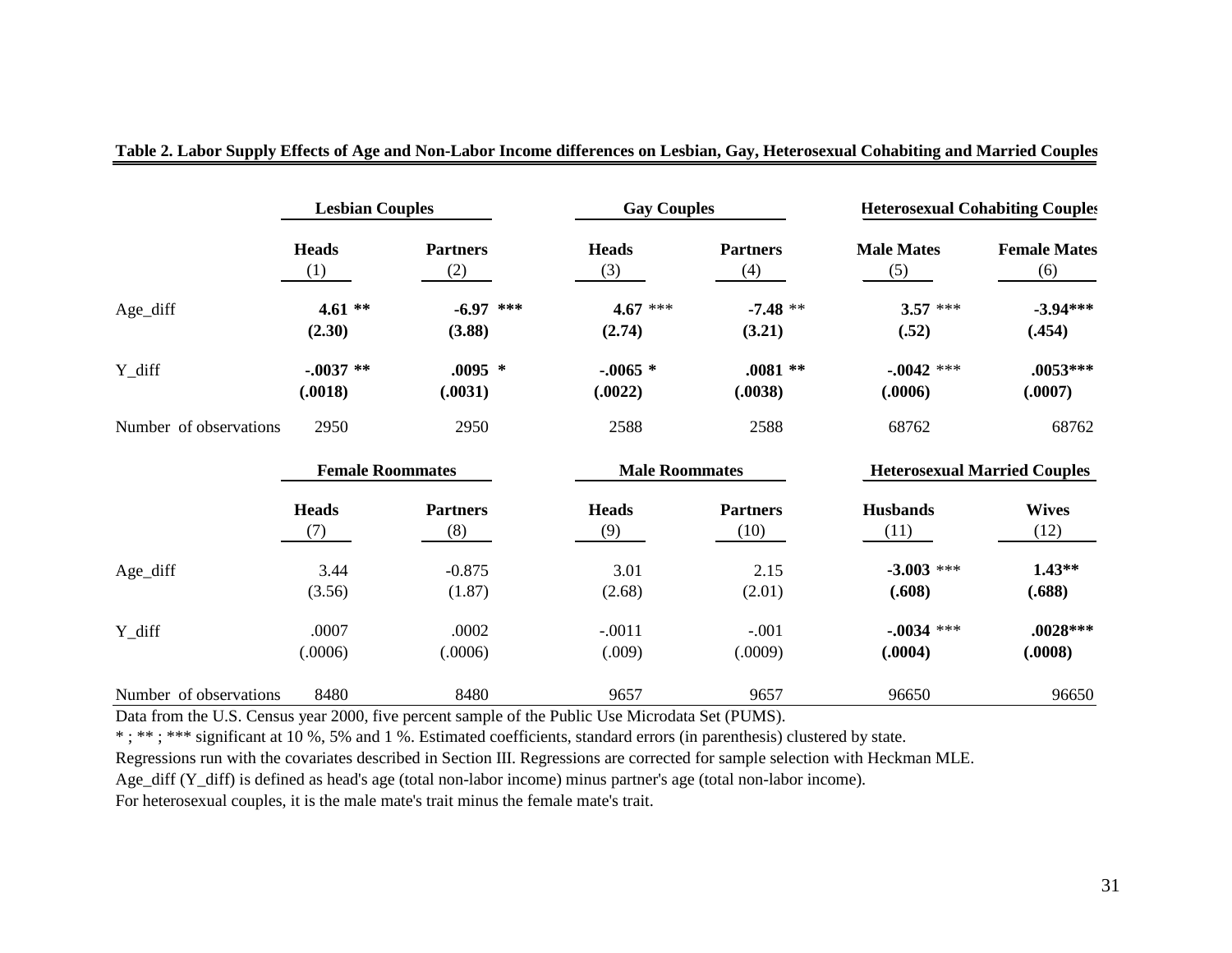|                               |                                     | <b>Lesbian Couples</b>             | <b>Gay Couples</b>                  |                                      | <b>Heterosexual</b><br><b>Cohabiting Couples</b> |                           | <b>Heterosexual</b><br><b>Married Couples</b>        |                      |  |
|-------------------------------|-------------------------------------|------------------------------------|-------------------------------------|--------------------------------------|--------------------------------------------------|---------------------------|------------------------------------------------------|----------------------|--|
|                               | <b>Heads</b>                        | <b>Partners</b>                    | <b>Heads</b>                        | <b>Partners</b>                      | <b>Male</b>                                      | Female                    | <b>Husbands</b>                                      | <b>Wives</b>         |  |
|                               | (1)                                 | (2)                                | (3)                                 | (4)                                  | (5)                                              | (6)                       | (7)                                                  | (8)                  |  |
| Age diff                      | $4.61**$                            | $-6.97$ ***                        | $4.67$ ***                          | $-7.48**$                            | $3.57$ ***                                       | $-3.94$ ***               | $-3.003$ ***                                         | $1.43$ **            |  |
|                               | (2.30)                              | (3.88)                             | (2.74)                              | (3.21)                               | (.521)                                           | (.454)                    | (.608)                                               | (.688)               |  |
| Y diff                        | $-0.037**$                          | $.0095 *$                          | $-.0065$ *                          | $.0081**$                            | $-.0042$ ***                                     | $.0053$ **                | $-.0034$ ***                                         | $.0028$ ***          |  |
|                               | (.0018)                             | (.0031)                            | (.0022)                             | (.0038)                              | (.0006)                                          | (.0007)                   | (.0004)                                              | (.0008)              |  |
| Couple's non-labor income Y   | $-.0086$ ***                        | $-.0085**$                         | $-.0052$ ***                        | $-.0128$ ***                         | $-.007$ ***                                      | $-.0076$ ***              | $-.0066$ ***                                         | $-.0087$ ***         |  |
|                               | (.0015)                             | (.0035)                            | (.0018)                             | (.0032)                              | (.0004)                                          | (.0005)                   | (.0004)                                              | (.0008)              |  |
| Log of wage of head           | 175.20 ***                          | 558.17 **                          | 270.83 ***                          | 217.27                               | 172.94 ***                                       | 194.39 ***                | $161.62$ ***                                         | 179.49 ***           |  |
|                               | (57.05)                             | (285.06)                           | (61.08)                             | (235.95)                             | (40.29)                                          | (36.23)                   | (30.99)                                              | (43.89)              |  |
| Log of wage of partner        | 171.98                              | 151.71 ***                         | 310.98                              | $104.62$ ***                         | 92.37 ***                                        | 590.57 **                 | 192.06 ***                                           | 137.83 ***           |  |
|                               | $(73.09)$ **                        | (22.92)                            | (423.69)                            | (26.04)                              | (17.26)                                          | (283.88)                  | (38.08)                                              | (32.23)              |  |
| Own Age                       | $-1.81$                             | $-4.92$                            | $-6.09$ **                          | $-4.75$                              | $-6.20$ ***                                      | 0.35                      | $-7.49$ ***                                          | $-3.07$              |  |
|                               | (2.31)                              | (4.05)                             | (2.49)                              | (3.66)                               | (.678)                                           | (.485)                    | (.71)                                                | (.598)               |  |
| <b>Education of head</b>      | $68.02$ **                          | $176.70*$                          | $-91.83$ **                         | $-15.25$                             | $17.47$ ***                                      | 4.22                      | $10.5***$                                            | $-42.78$ ***         |  |
|                               | (21.99)                             | (105.56)                           | (39.74)                             | (31.71)                              | (3.79)                                           | (6.16)                    | (3.44)                                               | (7.29)               |  |
| <b>Education of partner</b>   | 125.53                              | $-6.27$                            | $10.67*$                            | 14.02                                | $-82.81$ ***                                     | 38.28                     | $-90.60$ ***                                         | 46.87 **             |  |
|                               | (90.64)                             | (12.10)                            | (25.86)                             | (14.63)                              | (16.43)                                          | (26.94)                   | (11.61)                                              | (20.64)              |  |
| Number of children of head    | $-45.40$ ***                        | $-50.58$ ***                       | $-17.53$                            | $-33.68$                             | $22.17$ ***                                      | $-83.86$ ***              | $18.46$ ***                                          | $-110.00$ ***        |  |
|                               | (15.43)                             | (13.43)                            | (41.07)                             | (31.51)                              | (4.83)                                           | (4.27)                    | (2.09)                                               | (4.77)               |  |
| Number of children of partner | $71.42*$                            | $-16.54$                           | $32.46$ ***                         | $-116.08$                            | $-22.73$ ***                                     | $-32.98$ ***              | dropped because same as<br>number of head's children |                      |  |
| Dummy for Black               | (43.73)<br>$-117.43$ ***<br>(47.43) | (48.47)<br>$-108.35$ **<br>(54.10) | (91.61)<br>$-173.89$ ***<br>(66.84) | (139.93)<br>$-214.40$ **<br>(108.73) | (3.29)<br>$-144.73$ ***<br>(8.91)                | (4.54)<br>5.39<br>(11.54) | $-246.65$ ***<br>(11.66)                             | $152.77*$<br>(24.79) |  |
| Number of observations        | 2950                                | 2950                               | 2588                                | 2588                                 | 68762                                            | 68762                     | 96650                                                | 96650                |  |

### **Table 3. Estimation of the Labor Supply Regressions of Lesbian, Gay, Heterosexual Cohabiting and Married Couples**

Data from the U.S. Census year 2000, five percent sample of the Public Use Microdata Set (PUMS).

\* ; \*\* ; \*\*\* significant at 10 %, 5% and 1 %. Estimated coefficients, standard errors (in parenthesis) clustered by state.

Regressions run with the covariates described in Section III. Regressions are corrected for sample selection with Heckman MLE.

Age\_diff (Y\_diff) is defined as head's age (total non-labor income) minus partner's age (total non-labor income).

For heterosexual couples, it is the male mate's trait minus the female mate's trait.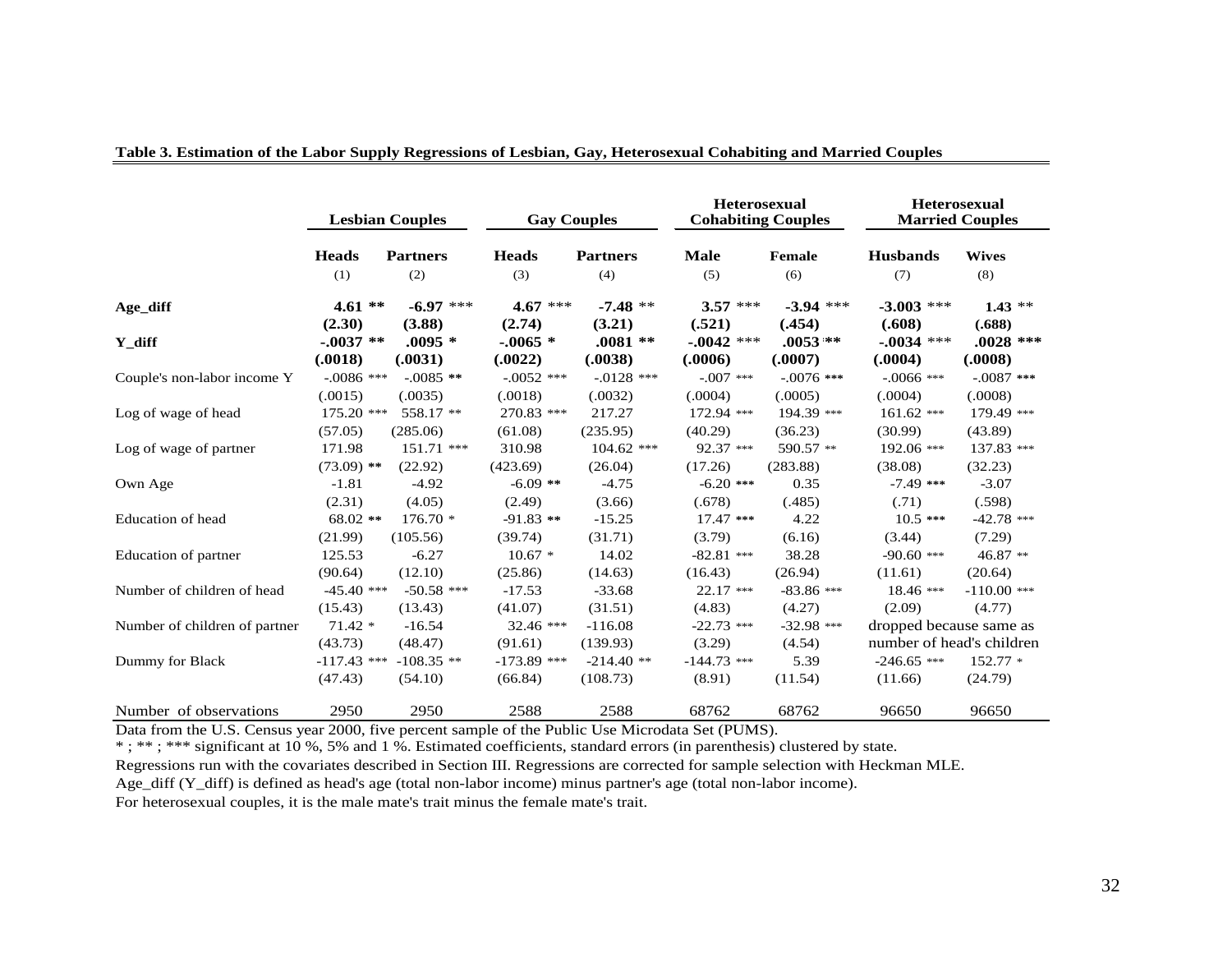## **Table 4. Proportionality Tests on the Effects of Age and Non-Labor Income Differences on Lesbian, Gay and Heterosexual Couples**

|                                                              | <b>Lesbian Couples</b> |                        | <b>Gay Couples</b>   |                        | <b>Heterosexual</b><br><b>Cohabiting Couples</b> |                         | <b>Heterosexual</b><br><b>Married Couples</b> |                     |  |
|--------------------------------------------------------------|------------------------|------------------------|----------------------|------------------------|--------------------------------------------------|-------------------------|-----------------------------------------------|---------------------|--|
|                                                              | <b>Heads</b><br>(1)    | <b>Partners</b><br>(2) | <b>Heads</b><br>(3)  | <b>Partners</b><br>(4) | <b>Male</b><br>(5)                               | Female<br>(6)           | <b>Husbands</b><br>(7)                        | <b>Wives</b><br>(8) |  |
| coefficient of Y_diff<br>coefficient of Age_diff             | $-.0008**$<br>(.0037)  | $-.0013*$<br>(.0008)   | $-.0014*$<br>(.0011) | $-.0011$ *<br>(.0006)  | $-.0011$ ***<br>(.0002)                          | $-.0013$ ***<br>(.0002) | $0011$ ***<br>(.0002)                         | $.0019*$<br>(.001)  |  |
| Test of equality of this ratio<br>between heads and partners | $P = .34$              |                        |                      | $P = .35$              | $P = .489$                                       |                         | $P = .367$                                    |                     |  |
| Number of observations                                       | 2950                   | 2950                   | 2588                 | 2588                   | 68762                                            | 68762                   | 96650                                         | 96650               |  |

### Estimated Ratio of Coefficients

Data from the U.S. Census year 2000, five percent sample of the Public Use Microdata Set (PUMS).

\* ; \*\* ; \*\*\* significant at 10 %, 5% and 1 %. Estimated ratio of coefficients, standard errors in parenthesis.

Age\_diff (Y\_diff) is defined as head's age (total non-labor income) minus partner's age (total non-labor income).

For heterosexual couples, it is the male mate's trait minus the female mate's trait. Heads and partners become male and female mates.